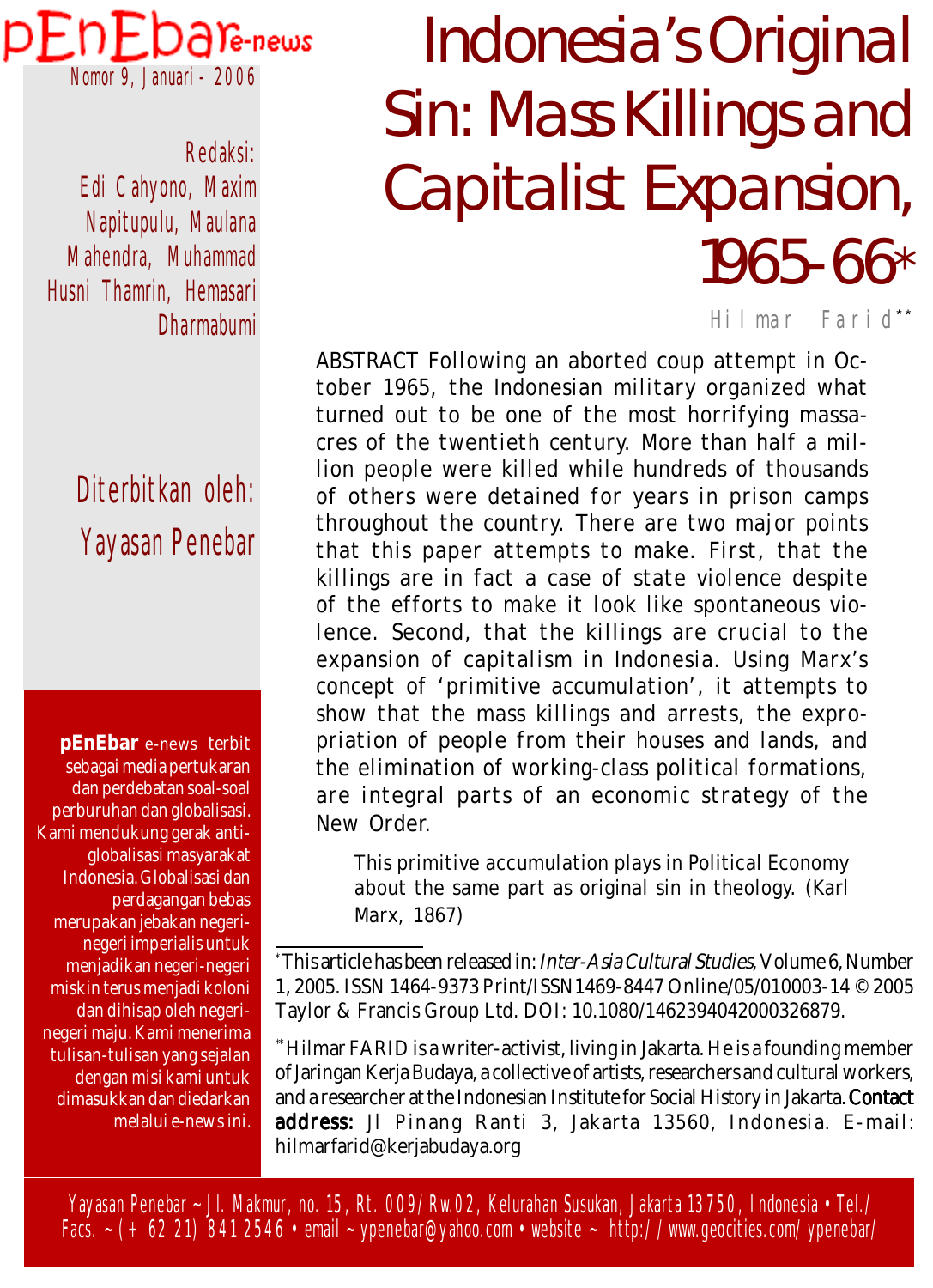#### **Introduction**

In the history books of the Suharto regime, the killings of half a million members and sympathizers of the Communist Party of Indonesia and other leftist organizations in 1965–66 were nonevents. The only significant killing that occurred at that time was supposedly the killing of six army generals and a lieutenant in Lubang Buaya, a small village on the outskirts of Jakarta, on 1 October 1965. The regime commemorated the killing every year with a national day of remembrance and a ceremony called 'Sacredness of Pancasila Day' (*Hari Kesaktian Pancasila*). With textbooks, films, and field trips to the Museum of the Extreme Left at the site where the killings of the army generals took place, the regime tried to make school children feel repulsed and horrified by this violence, and to feel thankful that Suharto had taken power to save the country from any further treasonous and treacherous acts. If many Indonesians were killed at that time, then it was a matter far removed from Suharto's rise to power. It was only a matter of old feuds among civilians surfacing at a time of anarchy. The regime's most comprehensive propaganda book, authored by the army historian Nugroho Notosusanto and the prosecutor Ismail Saleh (Notosusanto and Saleh 1989), devoted all of two paragraphs to the mass killing, or 'clash' in their terminology, and concluded that 'the bloodbath among members of the society was directly related to events in the past'. The authors suggested that civilians who had been previously maligned or harmed by the PKI took their revenge in 1965–66. The military itself had no relation to the killings.

Surprisingly enough, many scholars with no particular stake in supporting the regime have endorsed its claim that the killing was due to longstanding conflicts among civilians. Iwan Gardono Sujatmiko (1992), probably the first Indonesian to write a dissertation about the killing, fatalistically concluded that the mass killing was inevitable since the PKI was on the 'losing and wrong' side; it was a party that had become the enemy of the people. Clifford Geertz, an anthropologist noted for his subtle herme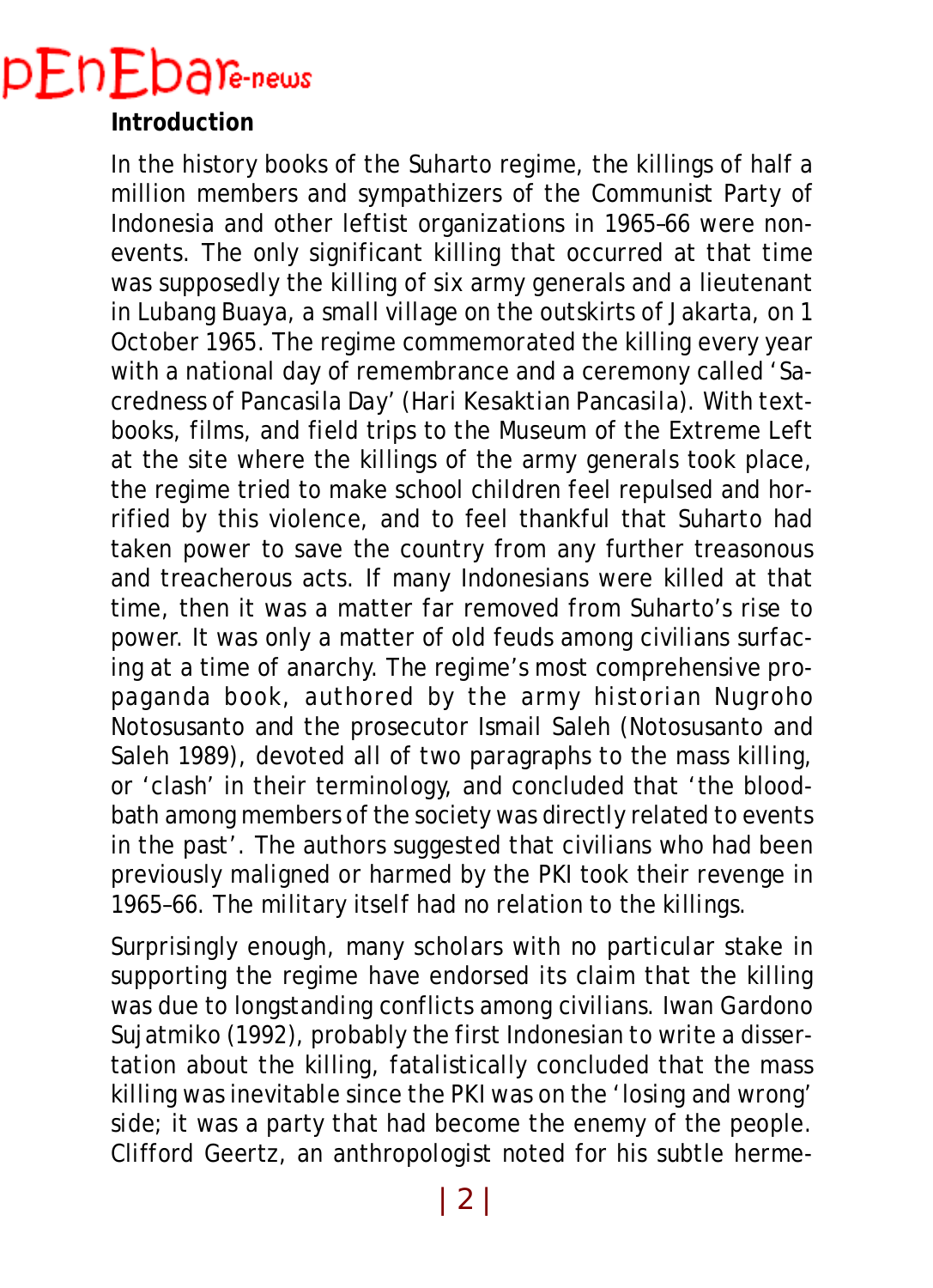neutics, similarly argued in his memoir that the killings were not the result of state violence (Geertz 1995). The fall of Suharto in 1998 and the subsequent flood of new history books has not led to a serious weakening of this explanation of the killings. Hermawan Sulistyo, in his recently published book on the killings in East Java, reverts to the Suharto regime line: they were a 'logical consequence' of a bitter, pre-existing conflict between the communist party and its political rivals (Sulistyo 2000).

In the first section of this essay I argue that the killings represented a case of vertical, bureaucratic violence. I must admit there is nothing intellectually challenging in asserting this: the evidence is fairly clear and some scholars have already made the argument (Southwood and Flanagan 1983, Fein 1993, Robinson 1995). I feel compelled, however, to outline briefly the case since so many prominent Indonesian scholars, even those associated with the anti-Suharto 'reformasi', absurdly persist in explaining the killings as horizontal, spontaneous violence and in believing that Indonesians are a volatile, primitive people prone to violence. The first section of this essay is thus an unwanted necessity. Perhaps the novelty that the first section contains, apart from the quoting of oral interviews with former PKI members, is some analysis of the killings as a case of bureaucratic violence *made to look like spontaneous violence*.1

The argument that I would like to focus upon is the one I make in the second section. It concerns the killings as the foundation for the growth of capitalism in Indonesia. Certainly Indonesia is not a unique case in the world. There were many *coups d'état* accompanied by bloodshed in the South (Latin America, Africa, and Asia) between 1960 and 1975. Chomsky and Herman (1979) have noted that many military officers or cliques of officers

1 In this connection, one topic that merits further research is Suharto's self-fashioning as a meticulous follower of legal procedure. He never terrorised people by boasting of how many people he killed. Instead, the efficacy of his image worked the opposite way: much of the public knew he had killed many people (it was an open secret) and felt terror in seeing the 'smiling general' behave as if he had not (Ayu Ratih 1997).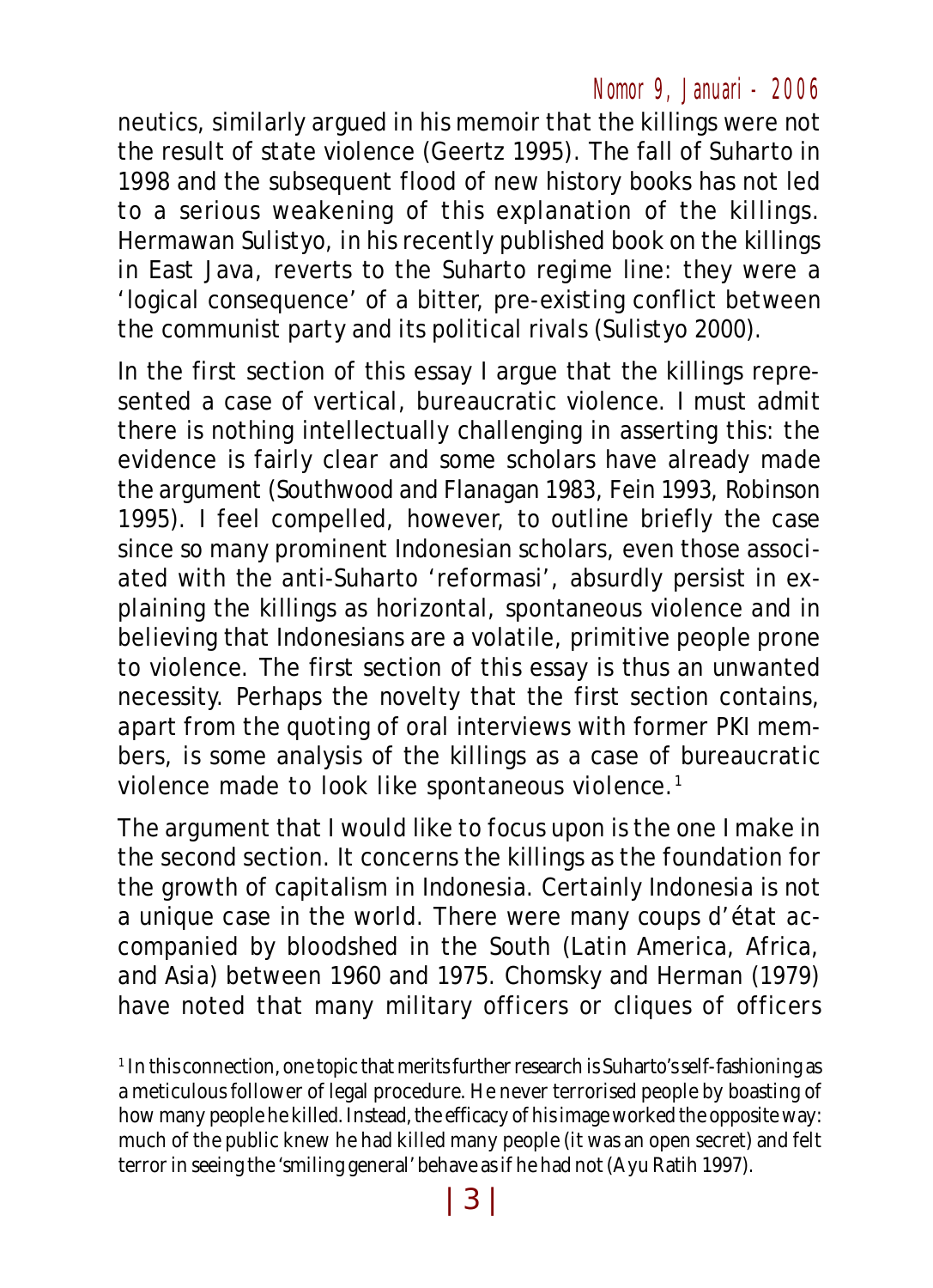who seized power in coups subsequently implemented pro-US economic policies and committed gross human rights violations. These coups resulted in new phases of capital accumulation in the affected countries. The case of the economic transformation of Chile after General Pinochet's coup of 1973 is well known.

For the case of Indonesia, I would like to shift the narration of the mass killings from one of primitive people to primitive accumulation. The mass killings and arrests, the expropriation of people from their houses and lands, and the elimination of working-class political formations, were integral parts of an economic strategy of the clique of army officers who were seizing state power. With the repression of workers at mining and plantation enterprises, the connection between the political repression and the economic strategy is perfectly clear. But the connection holds true for other more indirect cases as well. In general, Suharto and his allied army officers orchestrated the repression and pushed aside President Sukarno with an economic strategy already in mind. They usurped power with a pre-existing plan to promote capitalist growth and tie the Indonesian economy to the West, and thereby end Sukarno's anti-imperialist programme. They planned on receiving foreign aid, loans, and investment from Western countries and to gain access to Western markets for Indonesian exports.<sup>2</sup> The army-directed mass violence resulted in the separation of a large number of people from their means of production and subsistence.

The military state that resulted from this generalized terror campaign devoted itself over the following years to promoting the interests of domestic and foreign capital. It expropriated people for development projects and maintained a docile populace, thus repeating the same sort of violence that it committed in its early years. The army certainly did not simply serve as a kind of loyal attack dog for foreign and domestic capital – it dominated

 $^{\rm 2}$  This point became clear when reading documents of the US embassy in Jakarta from 1965 to 1966. See Foreign Relations of the United States, 1964–1968, vol. 26, Indonesia: Malaysia-Singapore; Philippines (Washington: US Government Printing Office, 2001).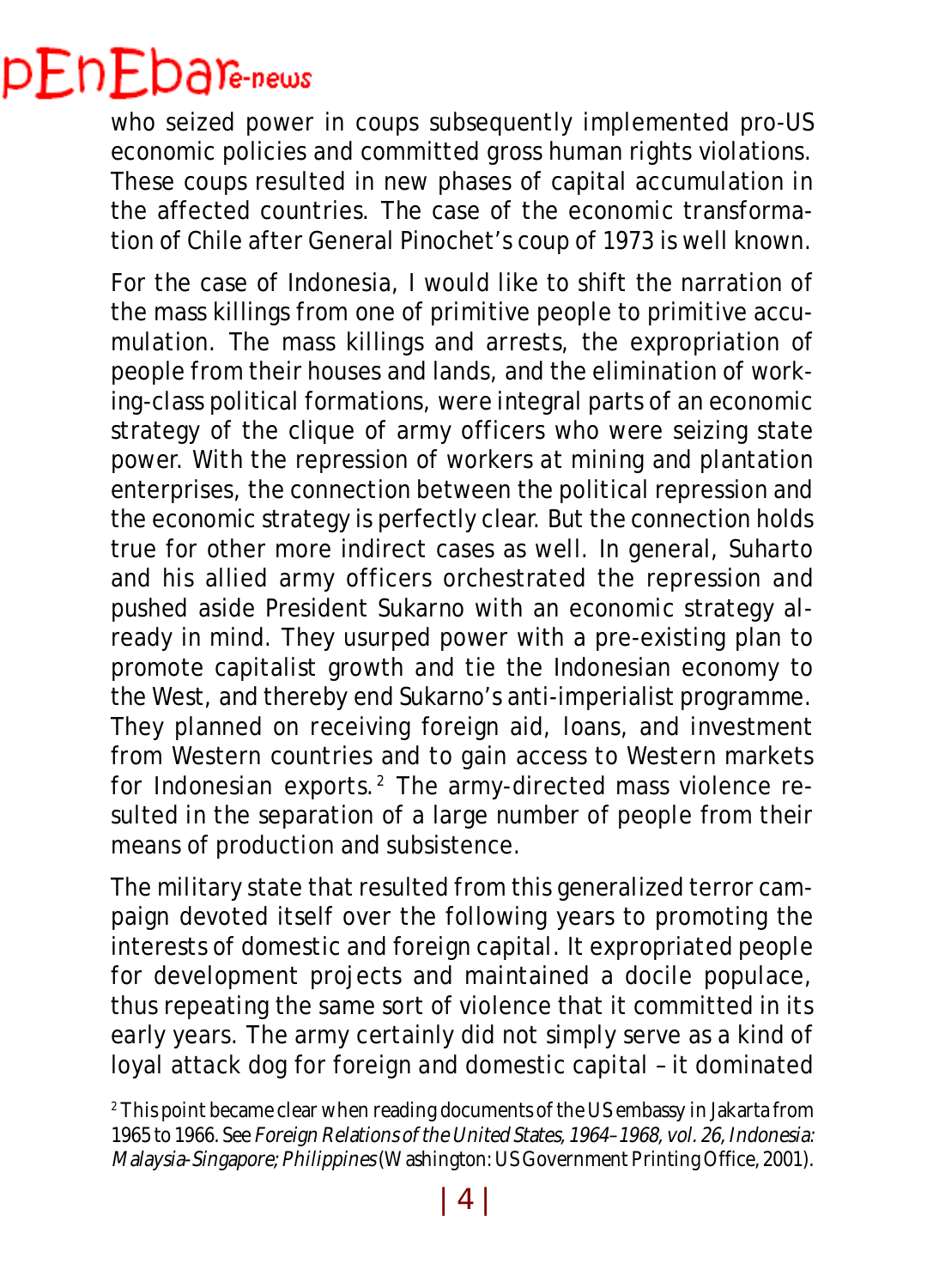the state and most definitely had its own institutional interests. However, since Suharto's military state was entirely dependent upon foreign aid and loans (until it finally overdosed in the late 1990s) and upon economic growth for its domestic legitimacy, it had to find ways of harmonizing its own interests with those of capital.

It is widely understood in the literature on the political economy of Indonesia that the mid-1960s represents a dramatic historical break, that the economy under the New Order was radically different from the pre-1965 economy. A noted scholar on Indonesian contemporary politics, Richard Robison, for instance, noted that the expansion of capitalism after the mid-1960s was possible 'only after the political victory of the military over the PKI and the Sukarno regime, which in turn secured a victory at the social level for the propertied classes over the threat posed by the landless and the urban workers' (Robison 1986: 109). Yet the focus in Robison's studies, as in so many others, is on the capitalist development itself, not on those pre-conditions for the development, and pays little attention to how the army's continuing use of violence helped to create those landless workers. I do not view capitalism as solely a matter of the bourgeoisie, as Robison's studies of Indonesia's 'business class' imply. Nor do I view the working class as only those people who are today working in a factory for a wage. Rather, following Marx himself, I see capital as a social relation which involves the formation of a working class and its reproduction year-in year-out as a populace willing to work under the command of those who control the capital.

#### **The army's masks and myths**

It has become a kind of cheap thrill in the post-Suharto era to declare that Suharto was the mastermind of the 30 September Movement (*Gerakan 30 September* or G-30-S), that he engineered a coup attempt precisely so that it could provide him with the pretext for repressing it. I have my doubts about this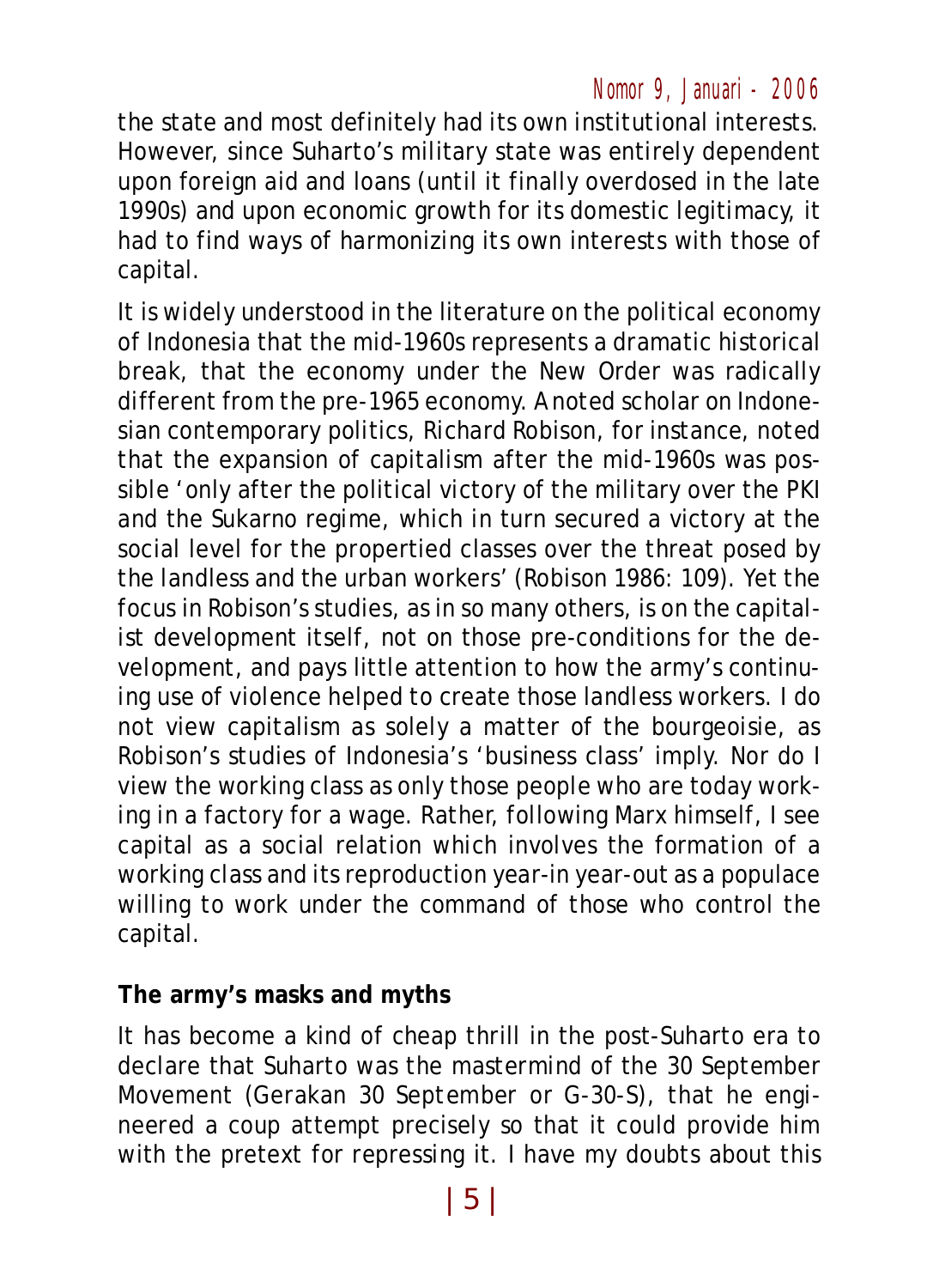theory and, more generally, about this tendency to keep speculating about the existence of a mastermind. No new hard evidence has emerged that would allow us to determine who was actually behind G-30-S, even if the official version is hopelessly unreliable. Several new books, including testimonies from a number of figures directly involved in the movement, have merely become the mirror image of the government version in their groundless assertions concerning the identity of the mastermind (Latief 2000, Subandrio 2001, Sembiring 2004). This preoccupation with conspiracy theories has led many scholars, victims and human rights activists to overlook the specifics of Suharto's creeping coup and the terror campaign that followed the coup attempt.

In the weeks immediately after G-30-S, Suharto and his colleagues in the army were capable of organizing an effective, nationwide terror campaign because they had control over the army and material support from foreign governments, particularly the United States (which provided Suharto with equipment for radio communications). One of Suharto's first steps after receiving the mandate from President Soekarno on 1 October, to 'carry out restoration of security and order', was to replace almost all the top leaders of the army and the military commanders outside Jakarta. He set up an investigation team at every level of military command to arrest and detain military personnel suspected of being involved in G-30-S.<sup>3</sup> The first targets were two army battalions and the palace guard troops that had been directly involved in the G-30-S, and then the members of the Navy and the Air Force who were suspected of being Sukarno loyalists. Using his existing power base in the Army Stra-

 $\,{}^{3}$  This operation was designed more to bring the troops under the command of Suharto and put the pro-Sukarno officers on the defensive. Many officers and troops were detained for months and even years on the flimsiest of evidence, often just the suspicion that they were not sufficiently supportive of Suharto. This kind of cleaning operation was continuously employed by Suharto in the following period to destroy every form of resistance towards his rule, including the one from the officers who used to be his close allies during 1965–66.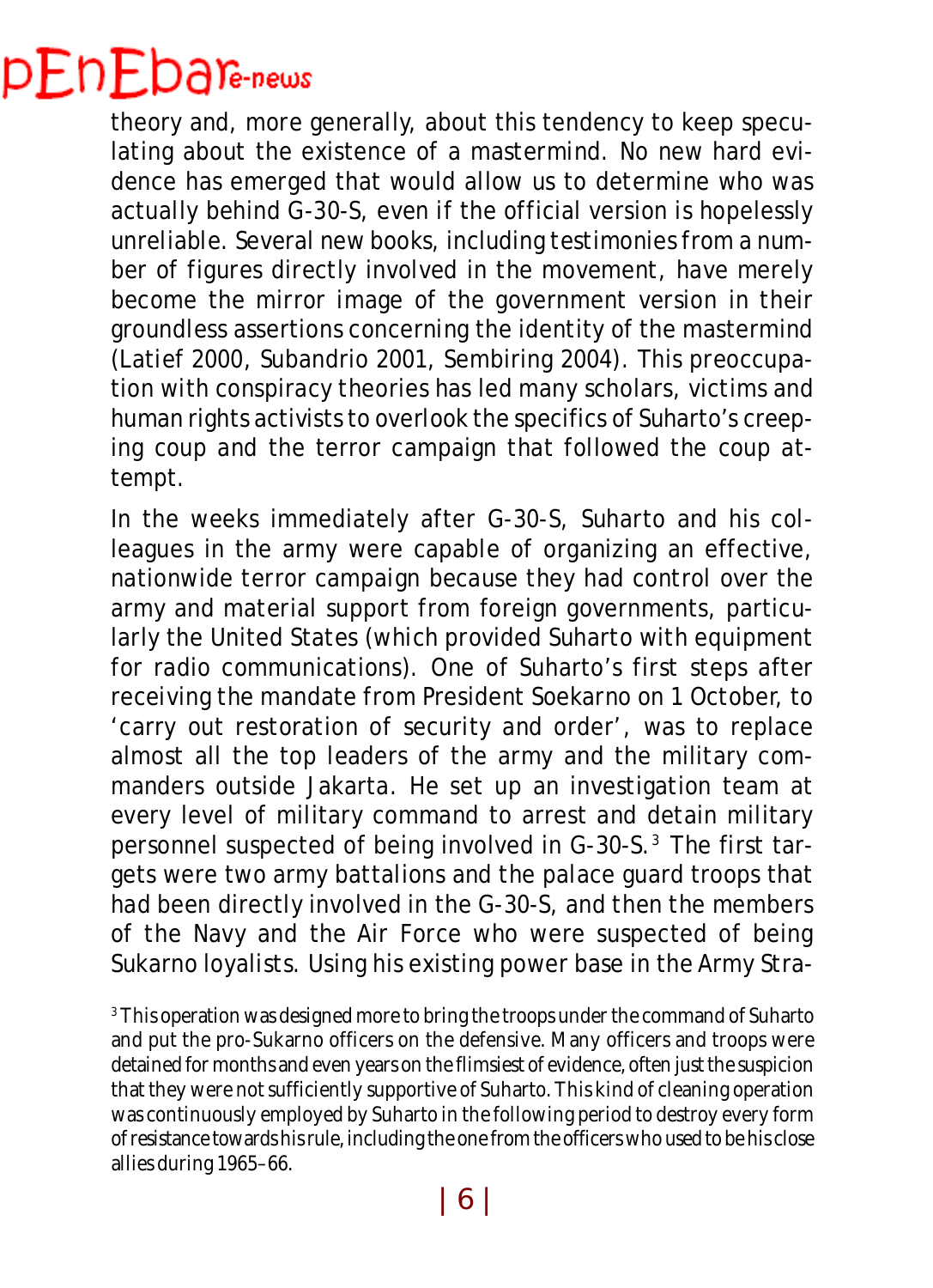tegic Reserves Command (Kostrad) and his new position as the commander of the Command for Restoration of Security and Order (Kopkamtib n.d.), he established the power of his own clique over the entire armed forces.

Suharto's control over the media considerably determined the political developments. Within a short time his troops took over the national radio station and closed down all newspapers and printing houses, except for two newspapers published by the military.4 At Antara, the state news agency, hundreds of journalists were fired and jailed. In mid-October its central office and branches were put under the authority of Suharto himself as the Kopkamtib commander. The army's information centre and officers under Suharto's command became the only official sources of information about the country's condition for several weeks after the G-30-S incident. President Sukarno, who tried to calm the public and demanded that violence against those suspected of being involved in G-30-S be stopped, was silenced. Once the military took control of the mass media, the president's speeches were not broadcast anymore on the radio and were not accurately or fully reported in the newspapers.

Suharto's clique used its control over the media to promote an image of the PKI as a kind of wild beast of larger-than-life proportions. The media circulated stories about sadistic violence committed on the generals in Lubang Buaya – eye gouging, genital mutilation, orgiastic pleasure in inflicting pain.<sup>5</sup> Suharto's terror campaign was designed not just to make the public hate

4 The ban was lifted on 6 October 1965 but the newspapers considered leftist were never published again and, in effect, remained under a ban.

5 We now know for certain that these stories were lies (Anderson 1987). We do not know exactly who invented them but we can reasonably assume the authors were army intelligence officers engaged in psychological warfare. There are many indications that there was a psychological warfare operation underway in October. The US ambassador, Marshall Green, suggested on 5 October that there should be a covert operation to 'spread the story of the PKI's guilt, treachery, and brutality' (US embassy to Department of State, 5 October 1965, cited by Brands 1989). The CIA was extensively involved in many other anti-Communist propaganda campaigns in the world (McGehee 1990).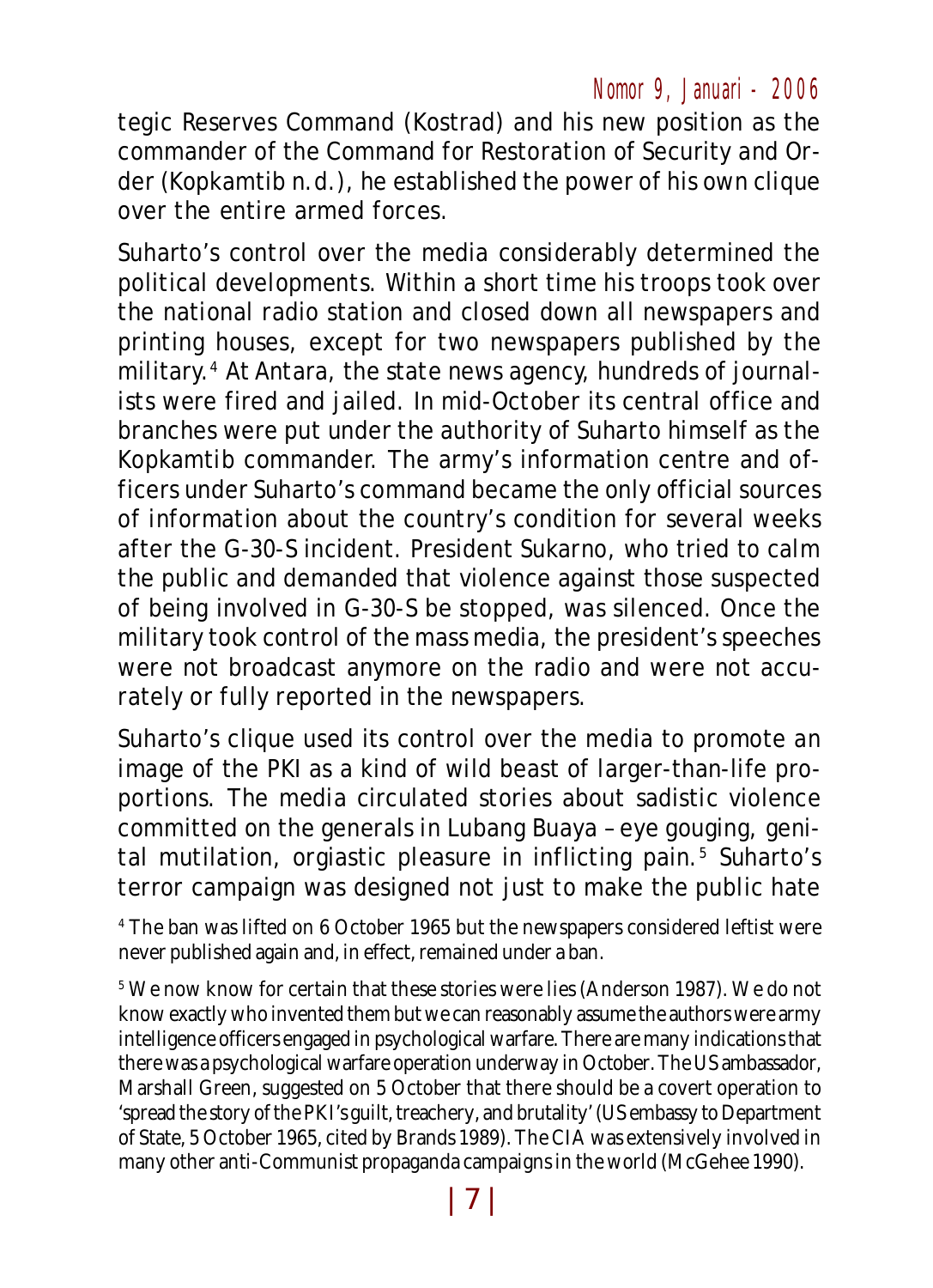### **PEnEbare-news**

the PKI but also to feel directly threatened by it. The army made near daily announcements about new 'evidence' it uncovered in raiding PKI buildings and homes. In many regions of Indonesia, the army declared that it had discovered a PKI hit list of people to be executed, such as religious leaders and non-communist politicians. All those on the list were encouraged to feel that the PKI was out to murder them. These lists too were probably part of the same intelligence operation since they included fanciful lists of the weapons to be used, such as instruments for gouging out eyes (which in many cases were actually tools for tapping rubber trees), as well as ditches or holes in the earth, like the well in Lubang Buaya, for throwing away the corpses. Newspapers reported sensational discoveries, such as containers filled with firearms upon which had been carved Chinese characters and slogans such as 'Long Live PKI!'

Most of the stories were complete fabrications. Instead of consolidating their forces to seize power, as the army propaganda contended, the leaders and members of PKI and other left-wing mass organizations were usually passive and confused. When attacked by the army and its allied civilian militias, they were not even aware of what had actually taken place in Jakarta on 1 October. Rusyana, one of the high-ranking leaders of the party in West Java, heard about the kidnapping of the generals and the G-30-S movement from a radio broadcast:

Then I went out of the house. It so happened that some CC [Central Committee of the PKI]

officials were visiting the locals. So I contacted [him]. … I asked, 'What is going on?' 'Well, for the time being we have to evade [this situation] … in case something happens.' Yeah, it's better if we contact the people whom we can possibly help, right? It so happened that there was a nice *khotib* (Islamic preacher) [laughing]. Yeah, some of them [Muslim preachers] supported it [the PKI]. … in the Pandeglang area they [pro-G-30-S army officers] gathered the political parties to declare their support for the Council of Revolution, led by Lieut. Col. Pratomo, who headed the Kodim [District Military Command] in Pandeglang. Yeah, it was after only 12 hours, in the evening Suharto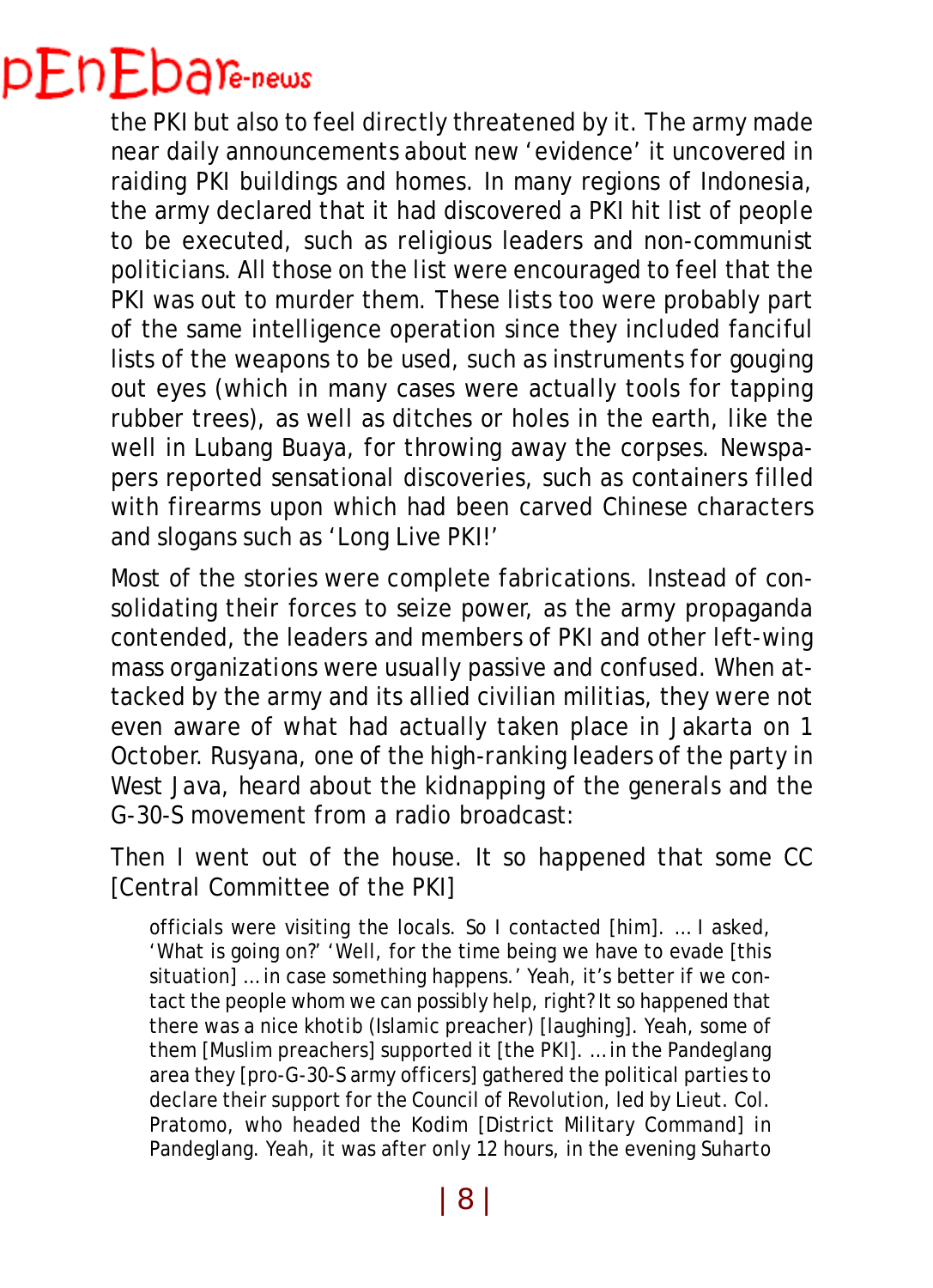made a speech about G-30-S being counter revolutionary. Well, then, it collapsed all of a sudden. It went in reverse, didn't it? […] We heard [about it] at nine, oh my God it was a real bungle. So, I didn't come home [laughing].

Regular members and supporters of leftist organizations were even more uncertain. A former member of a communist youth organization recalls,

We were confused. The leaders of the organization didn't know what to do. There was a curfew, so I didn't stay at home. I slept in the backyard along with other friends. We didn't know anything. After a few nights we went our different ways, trying to save ourselves. Some returned to their villages, some stayed. There was no instructions or briefings from the organization. I don't know, and then… it was a mess. In November I lost contact with my friends. In fact it was in prison where I met many friends. It was there where I actually learned what was going on [laughing].

Whatever the real intentions of the party leaders at that time, it was clear that none of the cadres or members of leftist organizations were prepared for an open confrontation with the military. Gunawan, an artist belonging to the progressive cultural organization, Lekra, then setting up the decorations for the Asian Games in Jakarta, recalled,

In the morning, I woke up, that was October 1st. [My] friends woke up, listened to the radio, [to] that announcement. What happened? They all crowded [around the radio], right. Everybody was, yeah, how could it be this way? But, we didn't feel that we were involved in anything. I didn't even know about the incident. If we didn't know and weren't involved, nothing would happen to us, right? So we were quite calm, we didn't go anywhere. It was only later, day by day, we wondered how did it become like this? Why were the Gerwani [women organization] office, CC-PKI office, BTI [peasant union] office destroyed? Aidit's house [Chairman of PKI]. Whoa, the problem spread. Well then, once Lekra office was occupied, the books ransacked, my, my, this couldn't get any worse. We realized that we could also become targets.

The movement in Jakarta had virtually no support outside the city except from several groups in Central Java led by middle-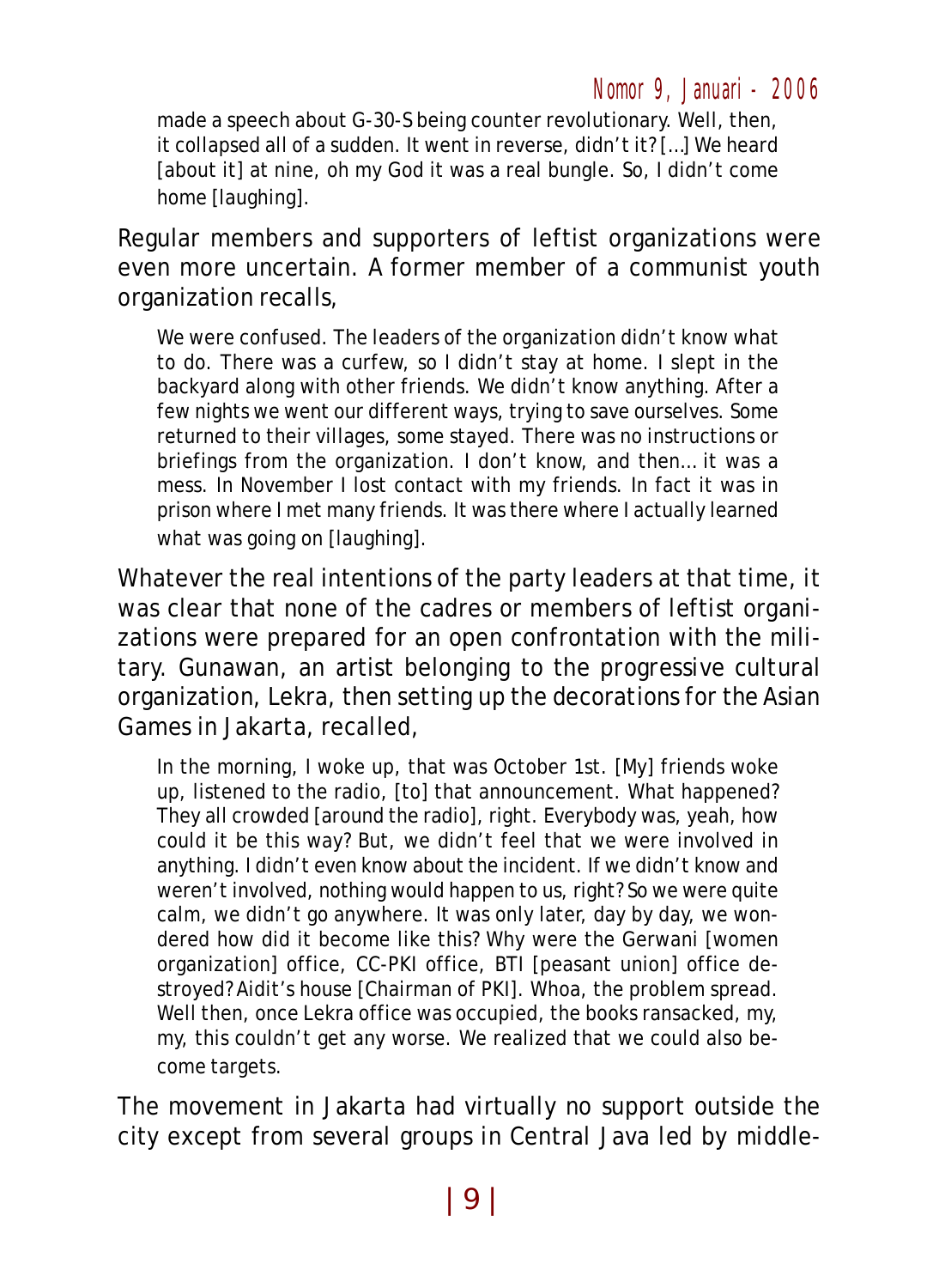### **PEnEbare-news**

rank military officers. In Jogjakarta, some students and members of the youth organization took to the streets in support of the movement. A former student activist involved in the demonstration said,

We knew nothing about the killings of generals in Jakarta. Friends from CGMI [a leftist student organization] briefed us about a coup attempt by 'rightwing generals' in Jakarta that was forestalled by Untung. So we went out for a demonstration on October 2, 1965 to support the Revolutionary Council. At the KOREM [military headquarters] Major Kartawi gave a speech. He was a KOREM officer in charge of military operations. So, I didn't know what the G-30-S was about, I knew nothing. We truly believed that the rightwing Council of Generals was real. We had no chance to discuss these things thoroughly. Only later, in prison, we tried to reconstruct what actually happened by asking friends who seem to know more about the role of the Special Bureau [of the PKI], Aidit [the party's chairman], and whether the *Politbiro* knew anything about it. So, in prison we learned more about what happened. We didn't know that some generals were killed in Jakarta and we never dug any holes [in which to dump corpses]. There was no plan to kill reactionary leaders or landlords. There was nothing like that.

It is often noted that every large-scale killing is preceded by a dehumanization of the victims. This is a global pattern. The communists of Indonesia were dehumanized so that the public would not see the communists as fellow citizens but only as demons bent on spreading atheism and sadism. Those civilians who approved of the killings of the communists often argue today that it was a time when 'you either kill or be killed', as if the PKI members were dangerous killers ready and determined to kill all their enemies. But what needs to be recognized is that this atmosphere was intentionally manufactured by the army. After all, if it were really a conflict between two sides, one would expect the PKI to have committed its share of the violence. Despite all the media hype at the time and the subsequent thirty-plus years of state-sponsored anti-Communist propaganda, there is little evidence of any large-scale killings by the PKI either immediately before or after 1965.<sup>6</sup> The so-called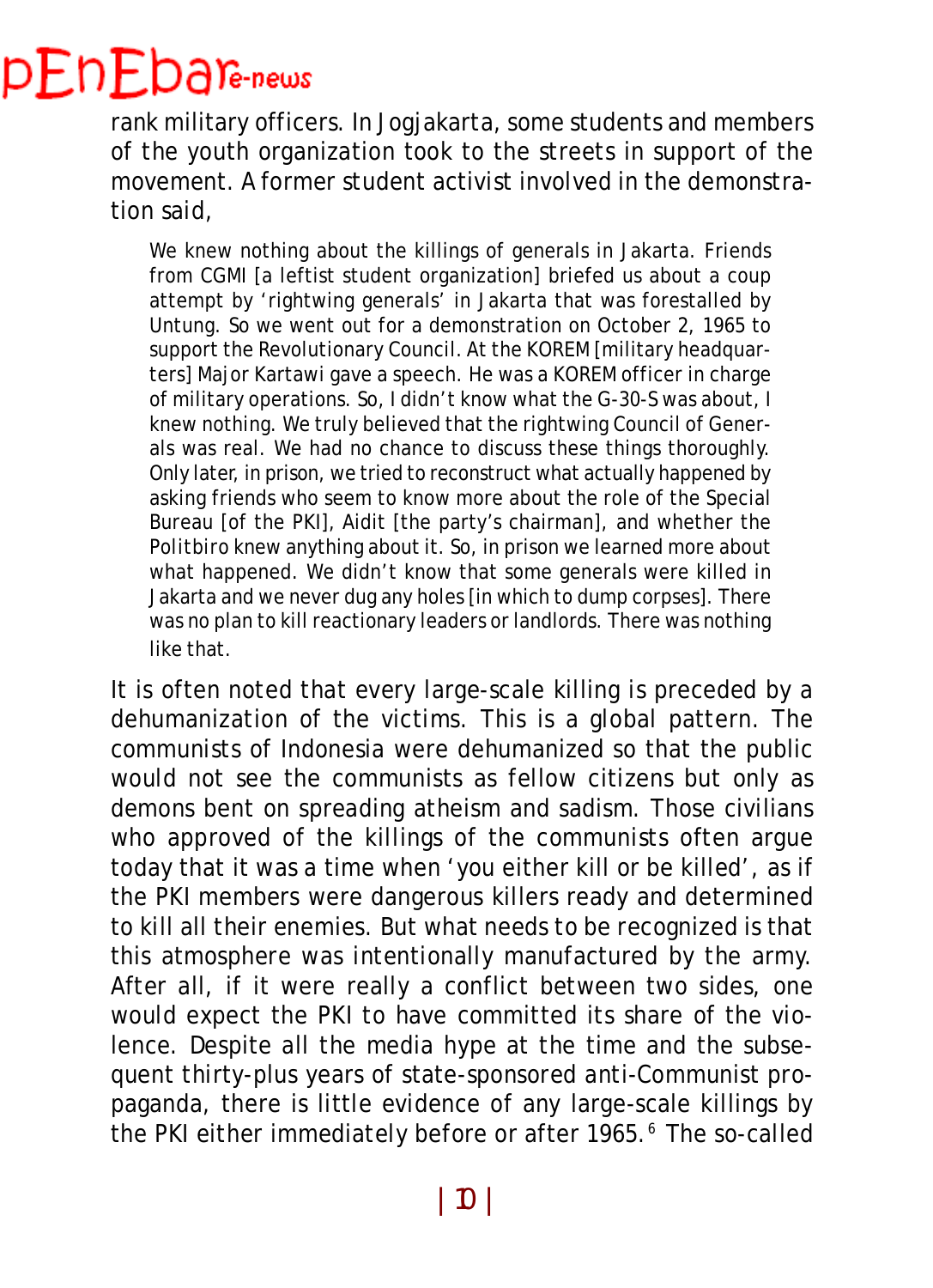'social conflict' actually consisted of unilateral attacks. Members of the party and other leftist organizations offered virtually no resistance to attacks on their offices and homes. In many places the military rounded up alleged communists with ease and carried out mass executions.

Following another aspect of this global pattern, which we have seen elsewhere – such as in Rwanda – the Indonesian army organized paramilitary, civilian groups to participate in the terror campaign. In the first week of October, anti-Communist mass organizations were created out of existing organizations and individuals who had longstanding ties to the army. The army mobilized non-communist youth groups all over Indonesia to carry out the violence against people associated with the PKI. Three days after the kidnapping and killing of the generals the 'Action Unity for the Destruction of the September 30 Movement' (KAPGestapu) was formed by civilians who enjoyed the support of the army (Nasution 1985: 272–74). Civilian public figures, especially from Muslim organizations such as Ansor, a youth wing of Nahdlatul Ulama (NU), were staged to minimize the impression of a direct confrontation between PKI and the Army.<sup>7</sup> The US embassy in Jakarta reported back to the State Department in a cable of 4 November 1965:

In Central Java, Army (RPKAD) is training Moslem Youth [probably ei-

 $^{\circ}$  In 1968, NU wrote a report about 60 cases of murder and assault against its members and sympathizers (Feillard 1999: 76–77). In the same year, a number of PKI leaders and members organized an armed resistance that appeared more as an attempt to save themselves rather than a movement to seize power (Liem 2004). It is possible that the 60 cases mentioned above were part of the activities of this group. Nevertheless, it has to be remembered that, at the same time, the Army was conducting a 'second cleaning operation' against its allies who were demanding compensation for their 'services'.

 $^7$  In Central and East Java, Nahdlatul Ulama was directly involved in the mass murder. In Bali, a similar role was played by Tameng Marhaen, an organization under the PNI (Indonesian National Party), while in Flores and Timor it was Catholic Youth. All of these organizations were closely connected to the military in launching their actions. Some of them even congregated in 'laskar' (troops) under direct supervision from the military.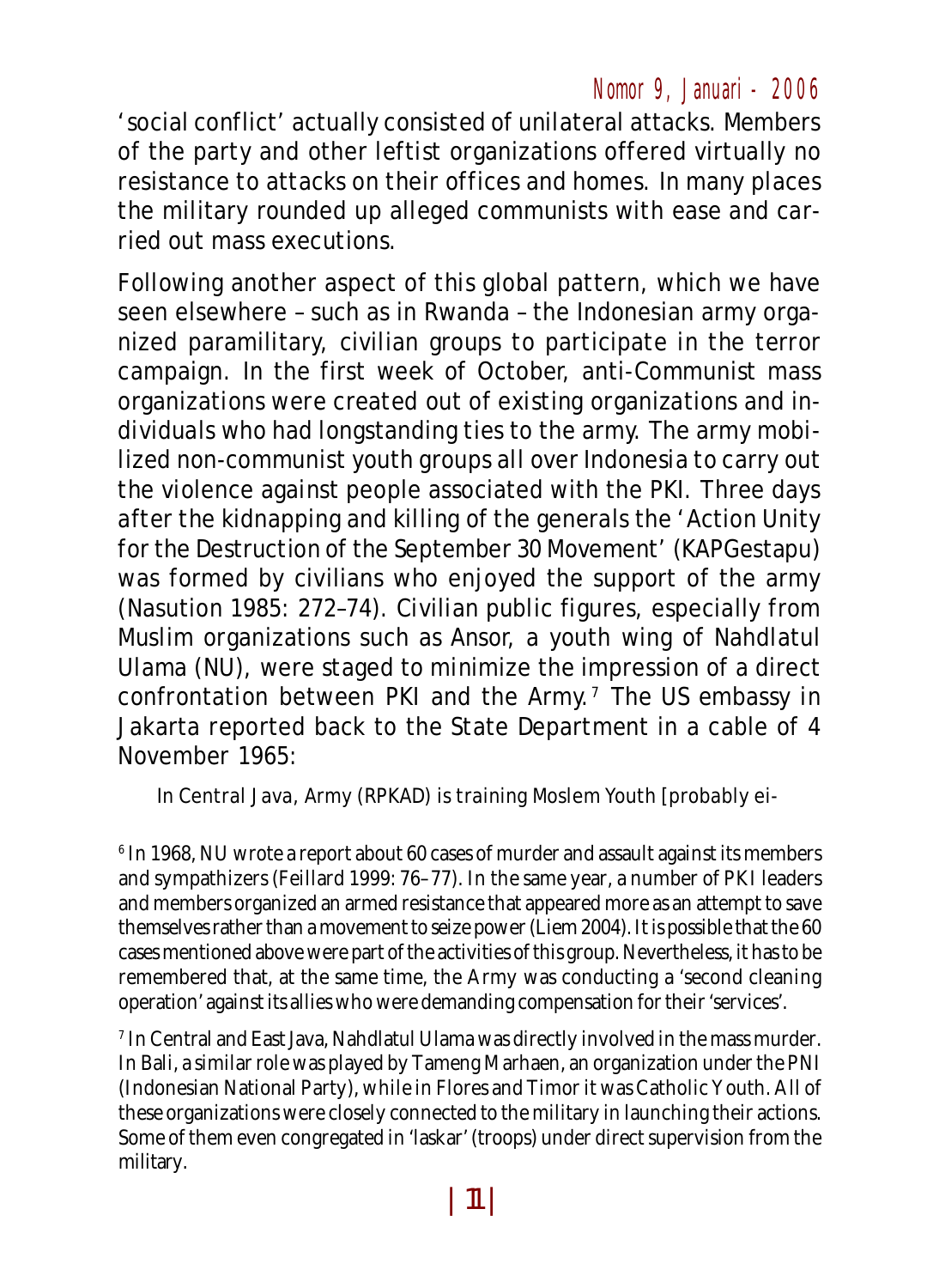### **PEnEbare-news**

ther Banser or HMI] and supplying them with weapons and will keep them out in front against the PKI. Army will try to avoid as much it can safely do so, direct confrontation with the PKI … Army is letting groups other than Army discredit them [the PKI] and demand their punishment. (Cited by Robinson 1995)

The involvement of these paramilitary and civilian organizations in the violence has confused some scholars into thinking that the violence represented a conflict between these organizations, such as NU, and the PKI. The chain of their argumentation, however, lacks a crucial link, that between largely non-violent political rivalry and large-scale killing. How did a longstanding political rivalry turn into mass murder? Why was the conflict resolved through a bloodbath? The implicit, sometimes explicit assumption widely shared by academics and state officials alike is an ahistorical essentialism, that Indonesians are a naturally violent and temperamental people who are accustomed to resolving their conflicts through violence. Such an explanation is not only false, but also misleading because it distracts our view from the most important actor in the 1965–66 wave of violence, i.e. the military.

If we actually examine the events of 1965–66, we find that the longstanding political conflict cannot account for the killings. In Bali, the PNI and the PKI had been bitter rivals since the late 1950s. After G-30-S and the anti-PKI hype from the army, the PNI did not by itself go out and kill communists. The PNI militia did launch some attacks on PKI homes and buildings but it appears not to have killed anyone during the months of October and November 1965. It was only in December, once the RPKAD troops arrived, that the mass killing began. The same pattern can be seen in North Sumatra where the military began by provoking non-communist youth groups into attacking PKI supporters by saying that the PKI would kill them all if G-30-S was successful. In Central Java, the notorious special forces actively armed youth groups and developed 'cooperation' to purge PKI because the unit did not have enough troops (Sundhaussen 1982). On many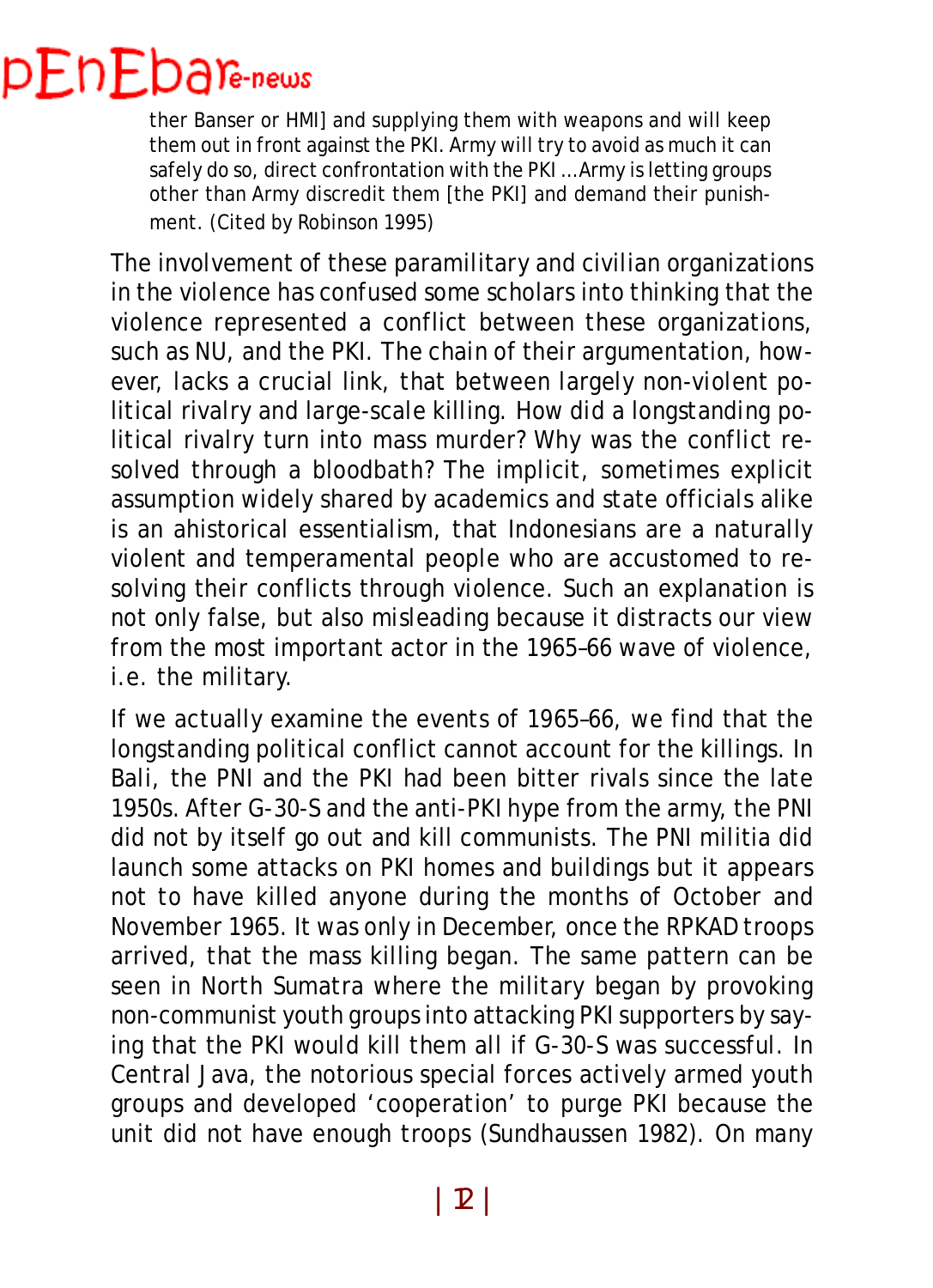occasions those who did not join the violence against the PKI were considered PKI supporters themselves and thus became victims themselves.

From discussions that my colleagues and I have had with expolitical prisoners, eyewitnesses, and political figures, we have found that many victims were executed after they had been taken into custody. The victims were taken out from prisons, military buildings, and makeshift detention centres and trucked to remote locations for execution and burial in mass graves. The bureaucratic nature of the killing is indicated by the term used at the time: '*dibon*', which could be translated as 'ticketed'. A 'bon' is a receipt, indicating in this case that the army had lists of names which they used to call people out of prison. There was some paperwork involved in this mass killing. One survivor in Bali recalled how a list of PKI members was prepared in his village:

Before that, in November 1965, we were taken to the *pura* [village temple] by the village head to take an oath and register. We were told to take an oath condemning the PKI in return for our lives. The oath went like this, 'I condemn PKI's doing and I no longer want to be a member of that party.' The oath was in Balinese. At that time I didn't want to do it. Why should I take an oath? In the past Lekra was allowed to exist by the government. Why should I condemn it now? I didn't even understand what mistake should be condemned. Later I found out that that list was used to look for people to be killed. Now I begin to think, well because we ourselves condemned the party, we admitted that we're wrong, it's only natural that we would be killed, that's how it worked. See, that's indeed my thinking, and I didn't want that to happen. After the killing happened maybe people in the village also knew that the list was going to be used for killing. In fact the list still exists in village offices. In this place alone there were 40 people written on the list including old people. The archive is still with the village head.

Admittedly, it is difficult at this stage to construct a detailed description of the various processes by which people were killed. There is, however, enough information to know that the army played a dominant role in instigating, organizing, and carrying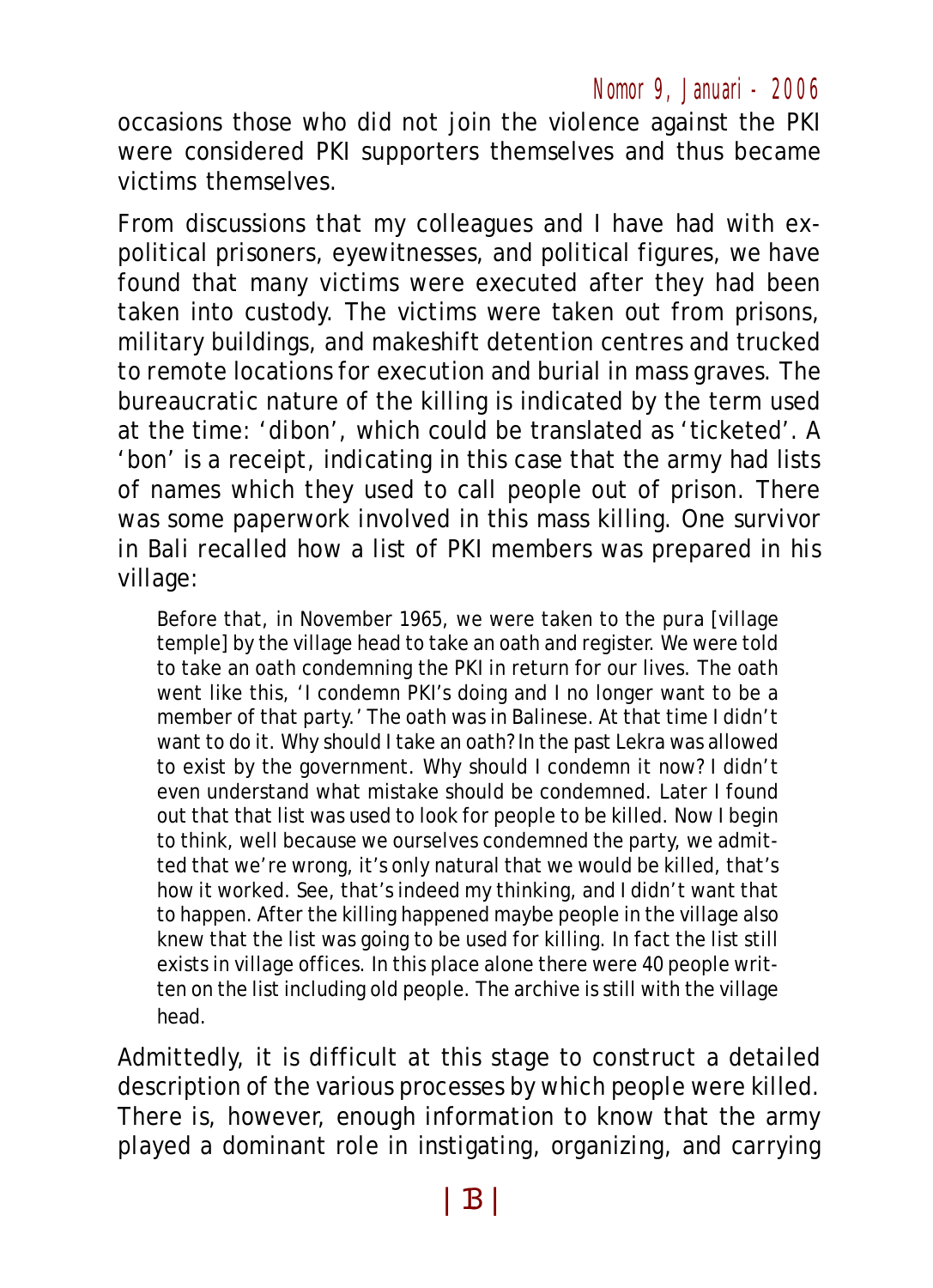out the killings. One can see the same pattern of bureaucratic violence masquerading as spontaneous violence in many of the later army operations, most dramatically and unconvincingly in the mobilization of the East Timorese militias during the referendum in 1999.

#### **Primitive people or primitive accumulation?**

A framework often used for understanding the extermination campaign of 1965–66 is the discourse of human rights. Using international human rights instruments and laws as parameters, the focus of analysis is the kind of violations committed, the number of violations, and the identity of the perpetrators and the victims. Human rights discourse is no doubt valuable for affirming the dignity of the victims, that they were indeed humans who had rights and were not animals or demons who should have been killed, tortured, and raped. There is, however, a certain blindspot to this discourse since it fails to connect state or military violence to economic struggles over property and wealth. Violations remain understood at the level of state politics, and not in the context of the dynamics of the existing capitalist order. The killing of trade union activists and workers in the plantations of North Sumatra, for example, signifies more than just a violation of human rights. It signifies a defeat for the workers and a reduction of the remaining workers' will and capacity to resist the plantation owners. Conventional human rights research does not include within its scope the profound effects that such an event can have on the hopes, expectations, selforganization, and cultural life of a community of workers.

The discourse of political economy, at least in its present form, on the other hand does not remedy these limitations for it suffers from the same blindspot: it fails to connect economic processes to state violence. There are many studies about the shifting orientation of economic policy, the change of structure and technology in production, and the growth of domestic capital after 1965 (Robison 1986; Booth 1992; Hill 1996), but all appear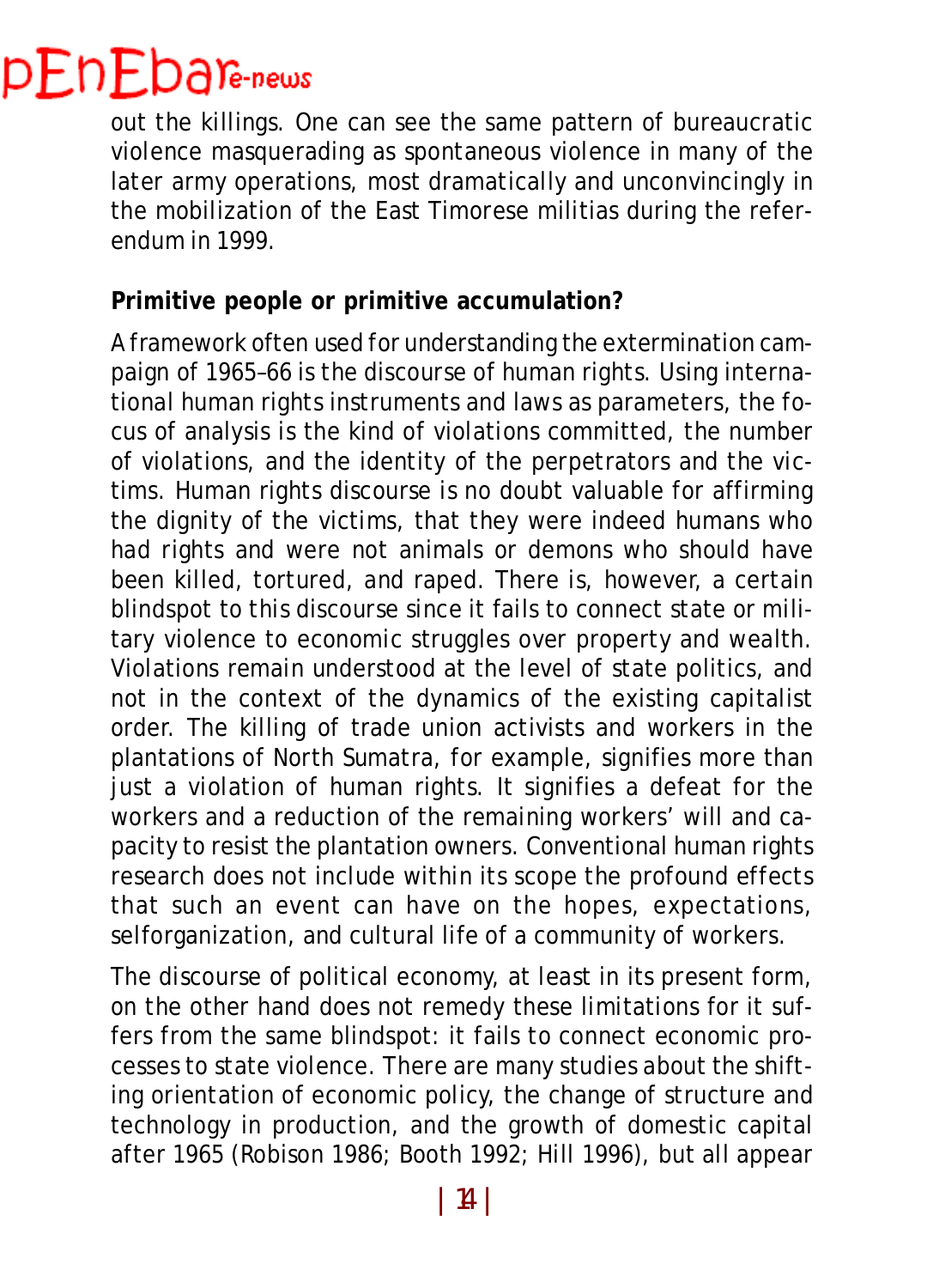to be disconnected from the mass killing which took place at the same time. The market just seems to move like an automaton with a will of its own, following laws of its own, divorced from state violence. One may note that this is a longstanding failure of classical political economy, wherein most theorists took it for granted that workers work for a wage without inquiring into how a labour market is formed in the first place, much less how it is continually composed and recomposed by state violence. Such social facts just seem to exist from time immemorial. Marx criticized their work by arguing that 'in actual history, conquest, enslavement, robbery, murder, in sum force' is responsible for the creation of a large propertyless population. As is well known, Marx termed this historical process 'primitive accumulation', a process 'whereby the social means of subsistence and production are turned into capital, and the immediate producers are turned into wage-labourers' (Marx 1867: 874).

I suggest we think of the great upheaval of 1965–66 as one of those epoch-making moments when, to quote Marx, 'great masses of people are suddenly and forcibly torn from their means of subsistence'. I do not wish to suggest that capitalism in Indonesia began in 1965. One should understand primitive accumulation as something which, besides forming the starting point of capitalism, returns again and again, as the basis or basic precondition which is necessary for further phases of capital accumulation.<sup>8</sup> It recurs particularly in a time of crisis when it becomes an obstacle to the reproduction of the system. The separation of producers from their means of production and subsistence, the most important feature of primitive accumulation, is imposed through 'direct extra-economic force', particularly the state (Marx 1867: 899–900). This can be seen in Java during colonial times when land and natural resources were removed from the control of

 $^{\text{\tiny{\textregistered}}}$  Karl Polanyi developed this thought by highlighting various social processes and strategies that are intended to remove the arrangement protecting the society from the market (Polanyi 1944). That process did not occur only once in history but keeps repeating, along with the dynamics of capital expansion on the one hand and various forms of social resistance on the other.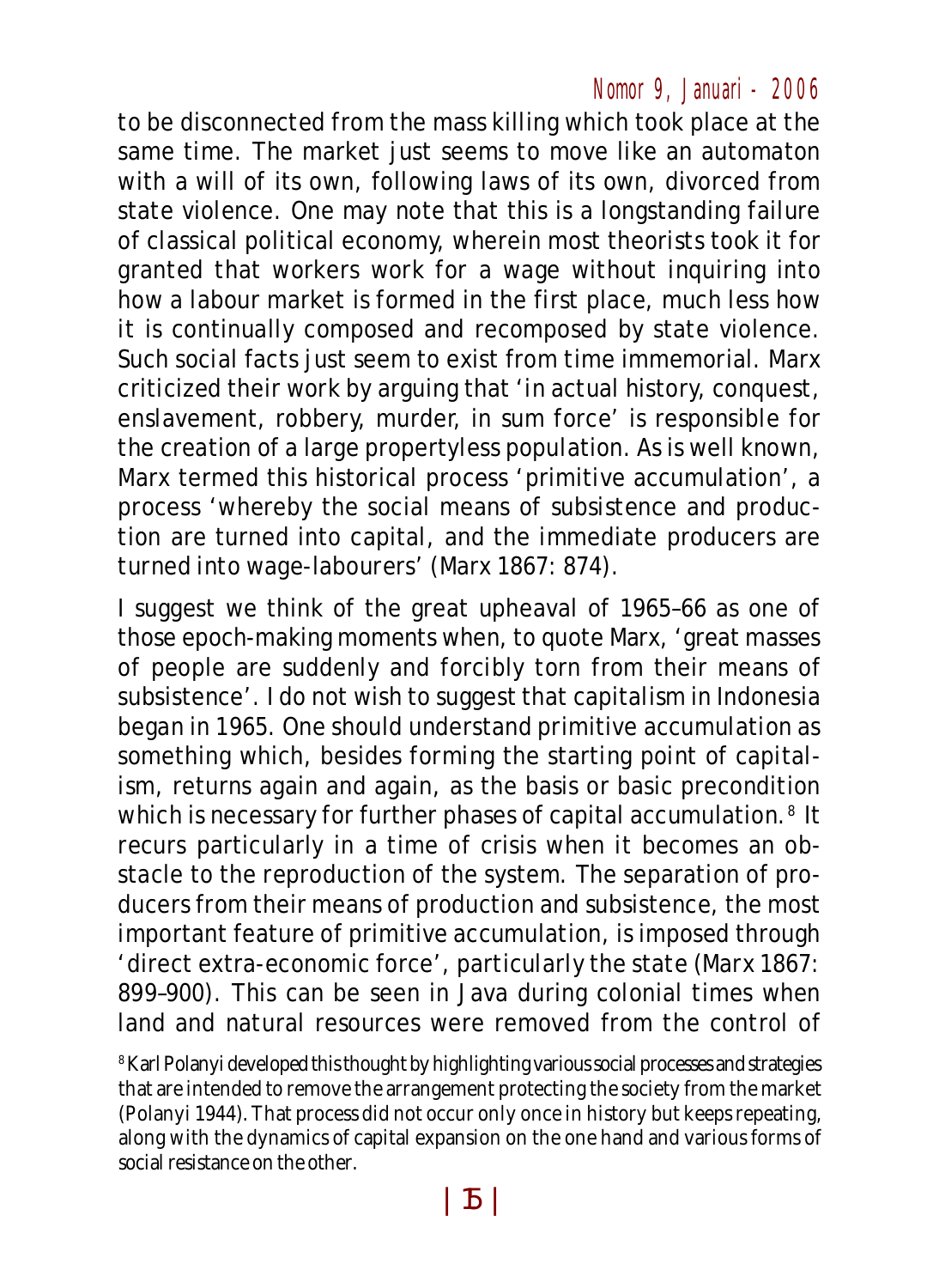the rural inhabitants and made to serve the growth of capital in the Netherlands. Taxes, forced cultivation of export crops, and indebtedness helped create an army of landless persons. *Pax Neerlandica*, which was built by the dispatch of troops throughout Nusantara during the second half of the 19th century, did not merely integrate the archipelago into one administrative system, but also forced the colonized into the logic of capital accumulation. The importance of this process for capital formation was marked by the notorious proverb that Java at that time was the 'cork upon which the Netherlands floats'.

Here, I do not want to delve into the question on the origins of capitalism in Indonesia and the creation of a proletariat. I only wish to contend that the extermination of 1965–66 represents one specific, epochal moment in the history of capitalism in Indonesia, a moment that is written in 'letters of blood and fire'. Mass killing, as will be shown below, has considerable influence on the balance of class power, reflected in the increase of inequality at the workplace and the freedom for capital to implement work schemes that disadvantage workers. It was also violence that allowed the New Order rulers to implement economic policies that reversed the anti-imperialist and democratic ideals of an entire generation of nationalists.

Suharto's terror campaign, his 'creeping coup', destroyed the economic livelihood of millions of families. An estimated half million persons were killed and a million and a half persons were indefinitely detained as political prisoners. The families of such prisoners lived with the constant threat of harassment from state officials. It is impossible to determine just how many hectares of land and how many houses were seized by the army and its allies. According to one writer, about half a million hectares of agricultural land that had been redistributed during the land reform programme of the early 1960s were either retaken by the former owners or the local army officers (Utrecht 1970). In some areas, the army's seizures of land and murdering of peasant activists became the basis for the rapid expansion of cash-crop-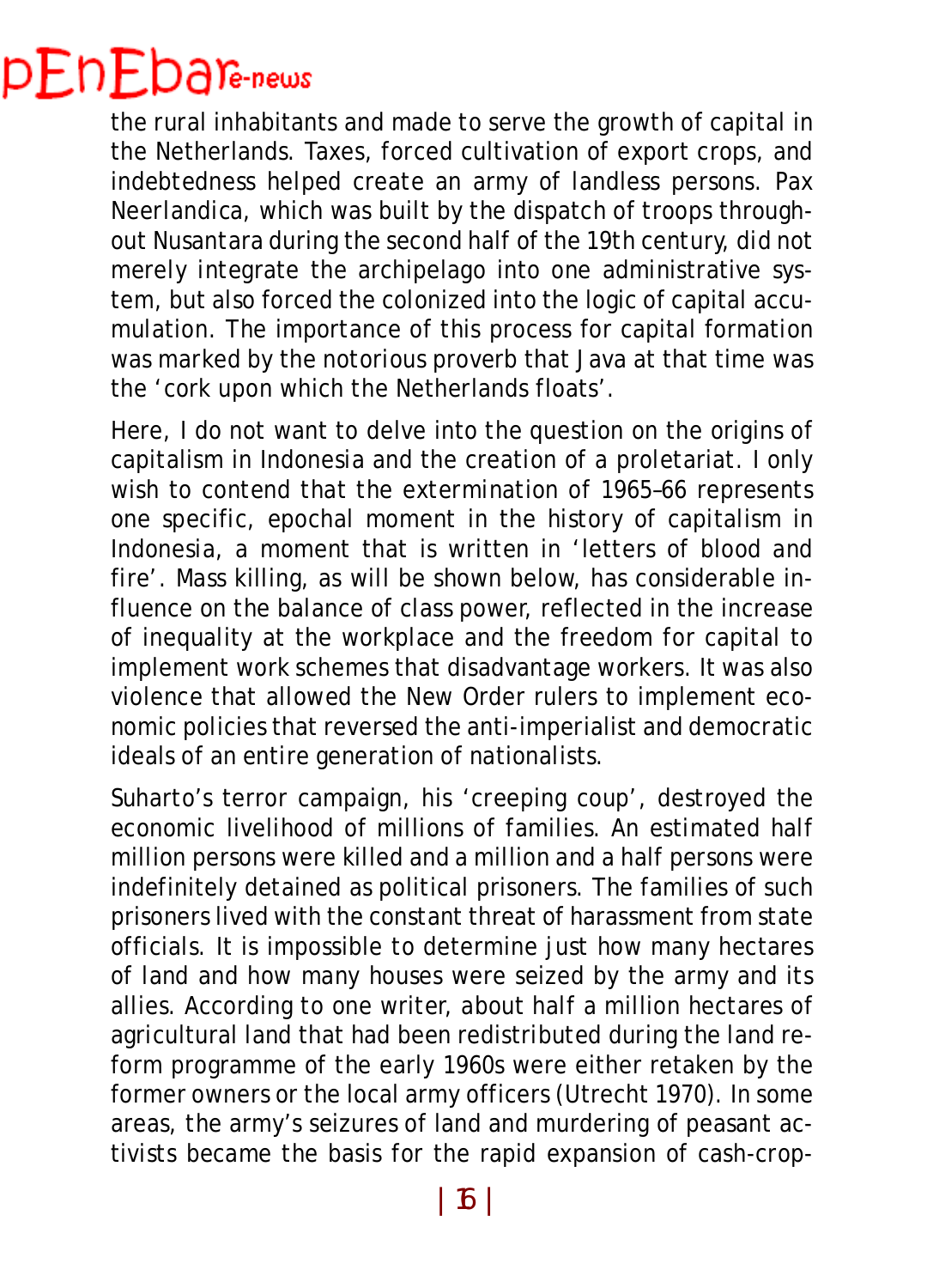ping. The radical peasant organization, the BTI, challenged the pattern of production, which according to them only gave high incomes to the landlords and, in turn, deepened the inequalities in the village.

The destruction of popular organizations meant the ending of grassroots efforts at alternative development. An ex-activist of Pemuda Rakyat (People's Youth), described his activities before he was detained,

As a teacher I also provided guidance to the society to make them progress in all fields. For example, for the elderly people in that era who were illiterate, we taught them reading, writing, etc. We gave direction how to plant crops as well, although they actually had more experience. In my case, my theory was perfected by the practice I did myself. For example at that time, we showed them the technique *telo mukibat*, then the technique *telo pendem* was also successful, for example by eating whatever was available but nutritious. I think at that time what was called *turba* (*turun ke bawah* or going down with the people) really meant to be united with the people, to eat what was called *tiwul* and *sanggreng*.

At the time he was arrested, his knowledge and ability to work collectively for managing subsistence agricultural production were robbed as well. The New Order supplanted these types of people with the programme Bimas/Inmas, which carried the agenda of the Green Revolution and was supported by international financial institutions (Palmer 1977). This programme changed agriculture from that oriented toward fulfilling the peasants' own needs to that oriented toward commodity production. This programme encouraged peasants to leave their traditional patterns and 'rationalize' production by decreasing the use of human labour in the fields. This encouraged more people to leave the villages. Violence was often used to force peasants to get involved in such programmes. In West Java, the army repeatedly visited community leaders and urged the peasants to use the new seeds, fertilizers, and pesticides. Peasants who refused the programme were accused of being members of BTI.

On the one hand, the result of this Green Revolution was indeed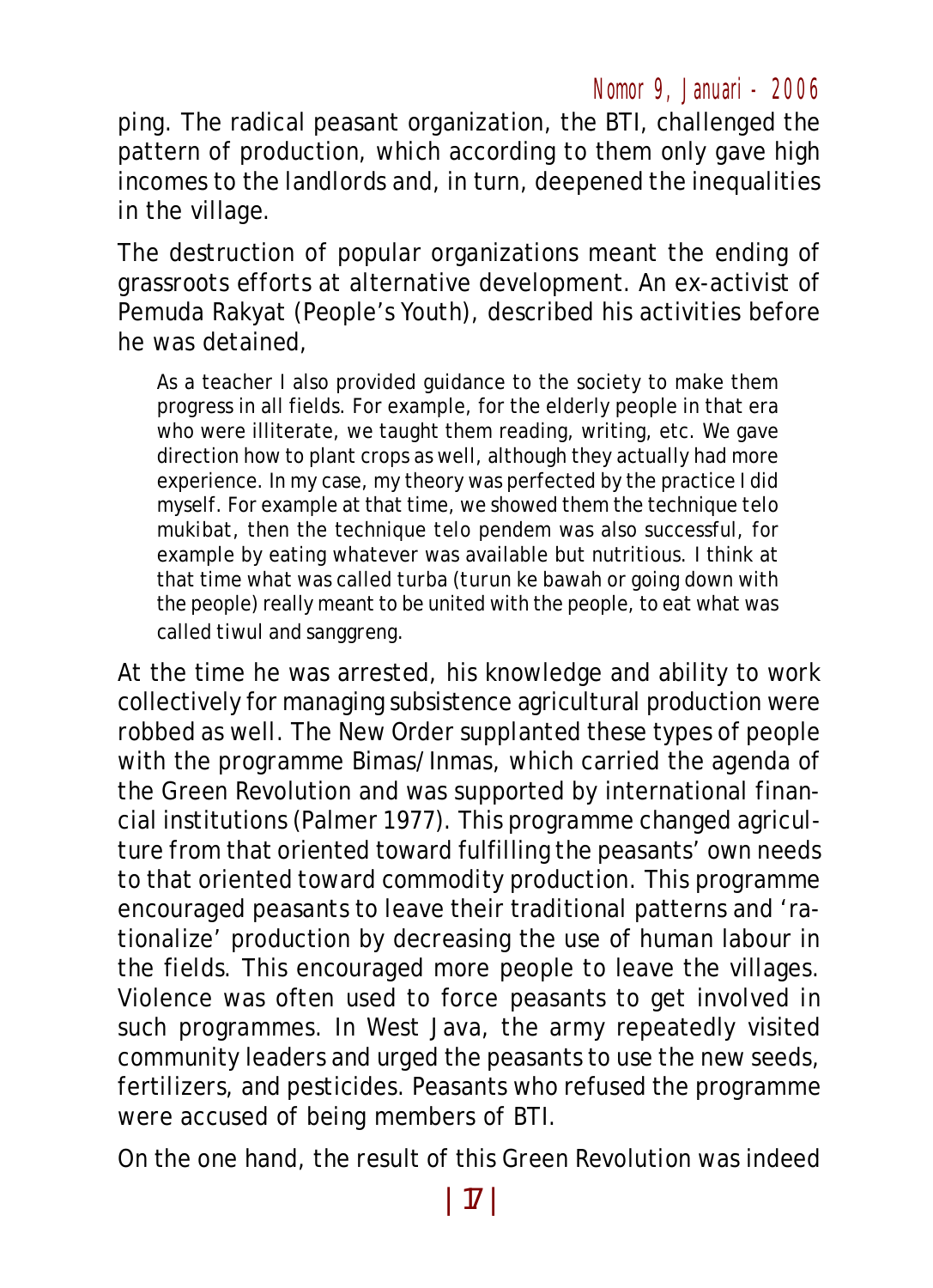astounding in terms of the increase of agricultural output. On the other hand, inequality and poverty also increased (Hüsken and White 1989, Booth 1992). The use of new technology and production processes required large investments that could only be made by wealthier landlords. Many peasants thus lost their land, which had been their means of subsistence because of this kind of competition. In Java, the number of landless peasants increased by five times in the period of 1973–80 (*Sinar Harapan*, 8 July 1981). One of the government's boasts in the 1980s was that Indonesia was able to be self-sufficient in rice because of that programme, but that success was very short-lived. By the late-1990s Indonesia returned to importing 9% of its rice needs, exactly the same amount as it did in 1965.

Workers were specifically targeted in the violence of 1965–66. The 'cleansing operation' from October 1965 onwards included industries, especially those industries where, according to their intelligence, leftist unions were dominant. As noted by a scholar, the repressive measures were basically a 'political response by a newly consolidating political coalition … to the possibility of the reemergence of a left-wing dominated, militant labor movement' (Hadiz 1997). The destruction of workers' power was an important part of post-1965 government economic policy. In meetings to formulate steps for improving the economy, government ministers formulated repressive labour policies that had been advocated by foreign investors and lenders (Winters 1996). Obviously, such organized repression was only possible once the workers had been robbed of their unions and their knowledge of resistance.

The arrests and killings dramatically altered the relations of power between capital and labour at the workplace. In the plantations of North Sumatra, it has been estimated that 16% of the workers disappeared; some were killed and some ran away. With the union crushed and the workers anxious of further army attacks, the plantation owners reorganized production by using more casual labourers – a system the plantation workers union had pre-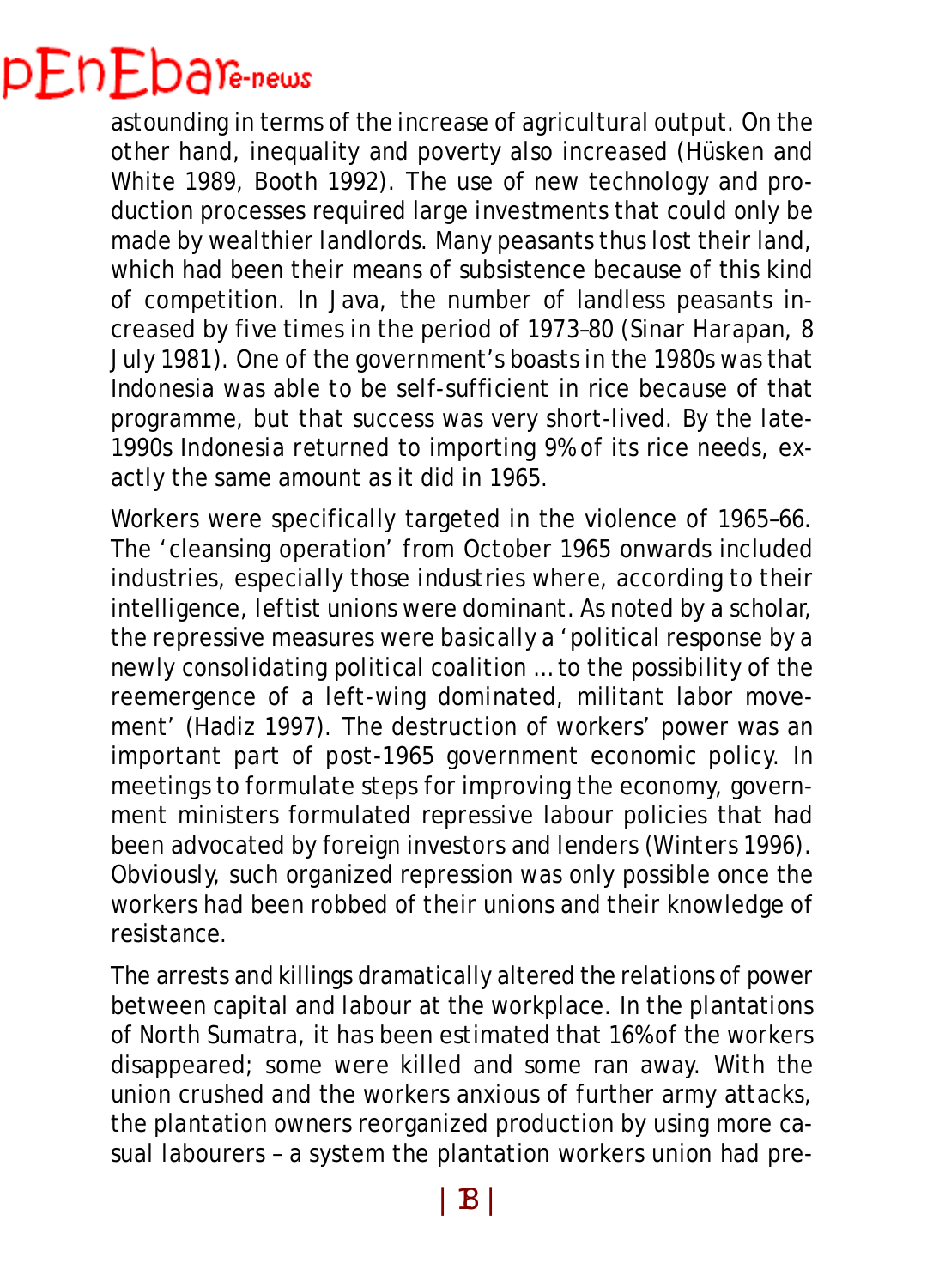vented from being implemented in the past. The owners were also able to drive down wages and keep the workers disorganized (Stoler 1985: 164–69). In several industries, businessmen with military support made use of the wave of violence to revive forced labour. A report by the American TV network NBC in 1967 revealed that workers at rubber plantations in Sumatra were prisoners working at gunpoint. An excerpt from the narration to the film footage:

Indonesia has a fabulous potential wealth in natural resources and the New Order wants it exploited. So they are returning the private properties expropriated by Sukarno's regime. Goodyear's Sumatran rubber empire is an example. It was seized [by the rubber workers] in retaliation for US aggression in Vietnam in 1965. The rubber workers union was Communistrun, so after the coup many of them were killed or imprisoned. Some of the survivors, you see them here, still work the rubber – but this time as prisoners, and at gunpoint. (Quoted in Griswold 1975)

The number of unions and the number of workers joining the unions decreased dramatically after 1965. The government closed down all independent unions and formed a single governmentcontrolled union. The destruction of the workers' capacity for resistance was an important outcome of mass murders of 1965– 66. When conducting labour education training classes in various cities of Java in the late 1980s, I realized that many workers were very worried that a repeat of the 1965–66 violence could occur. One major obstacle for the growth of labour unions was the fear among the workers themselves; they were unwilling to join to join a union for fear they would be abducted, tortured, or killed.<sup>9</sup> State violence in this case played a crucial role in creating a cheap and submissive labour force – Indonesia's selling point for attracting foreign capital during the New Order period.

One fact often overlooked is that the army reinvented slave

 $^9$  Businessmen often used the allegation 'PKI' to hinder the activities of worker activists at the workplace or industrial site. Among the workers themselves there was a bitter joke about willingness 'to be PKI-ed' (treated as PKI) if they join the activities of a workers union.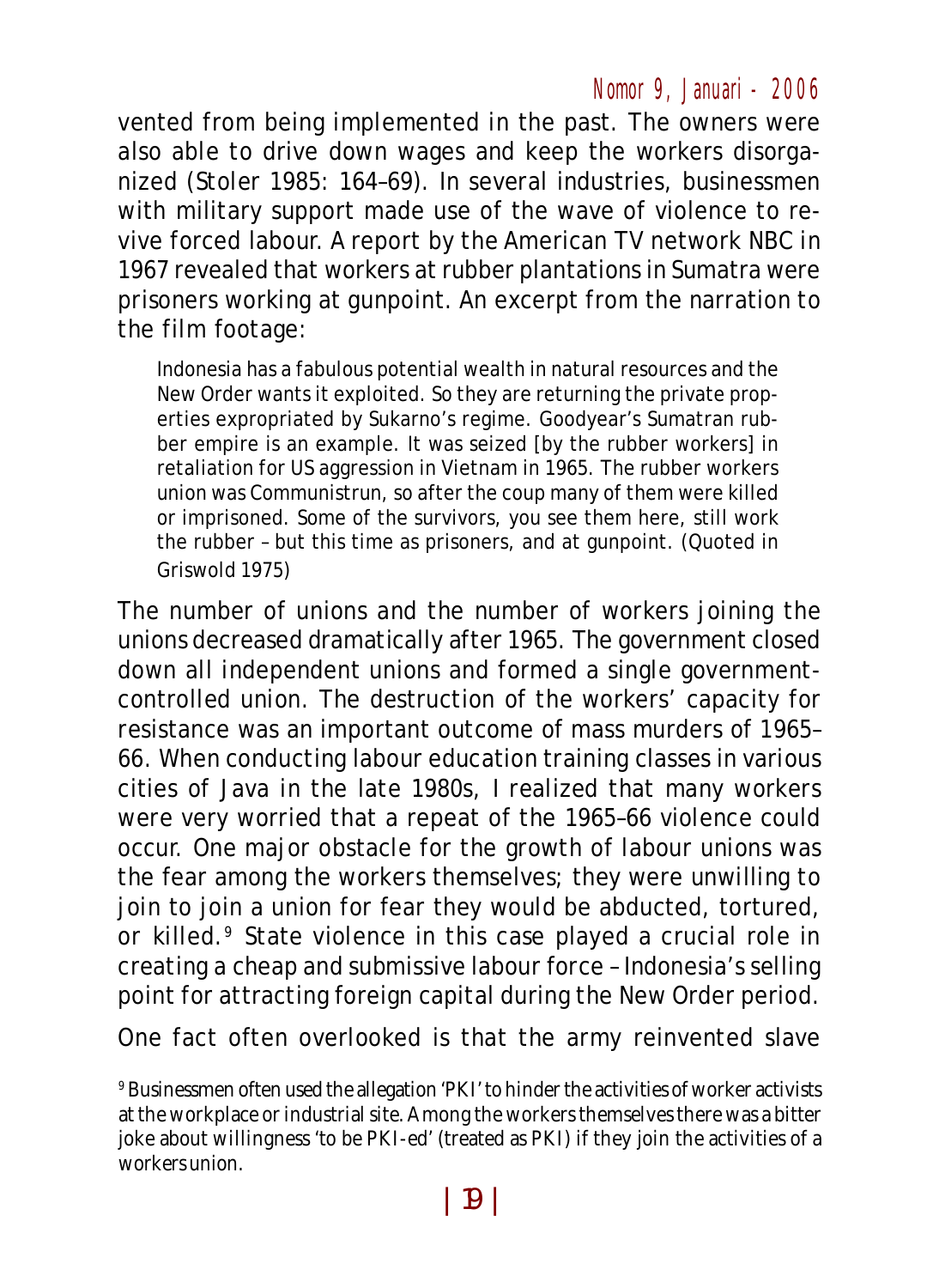labour after 1965. The public roads and buildings in many regions of Indonesia were built by political prisoners who were forced to work on such projects without a wage (Razif 2004). A tapol in Palu, Central Sulawesi, explained how hundreds of political prisoners in his city were mobilized to construct buildings and houses, including the local military headquarters.<sup>10</sup> In the morning they were packed in a truck and then taken to the construction sites spreading all over the city. Half were taken to abandoned fields to work on the land that was to be turned into plantations. Many of them died, generally because of sickness as a result of hard work with insufficient food. Bloated bellies were an epidemic in the detention centre and medicine was limited. There were also those who had to struggle to find their own food in the fields while listening to the mockery from the guards who reminded them that Sukarno had suggested people cope with the pre-1965 economic shortages by eating rats from the rice fields. The largest slave labour project was Buru Island, where political prisoners, confined to barracks from sundown to sunup, were forced to turn arid grassland into arable fields. After ten years of unpaid labour, the political prisoners managed to turn the island into the most important rice producer and food staple in the Maluku islands.

The survivors of the terror lost their jobs, their houses, their land, their pensions, and their belongings. Many families lost their sole income earner. Even after a political prisoner, a *tapol*, was released from prison, he or she could neither obtain a job in the public sector nor in many private sector firms. The government issued a set of regulations that forbade political prisoners from working in occupations where they could influence public opinion, such as writers, performing artists (e.g. puppet master), and government officials. A child of a tapol in central Java recounts the difficulties her father faced after being released

<sup>&</sup>lt;sup>10</sup> The logic of forced labour was extended to imprisoned artists as well; painters, especially the well-known ones, were forced to produce paintings for free, paintings that their army masters sold on the market.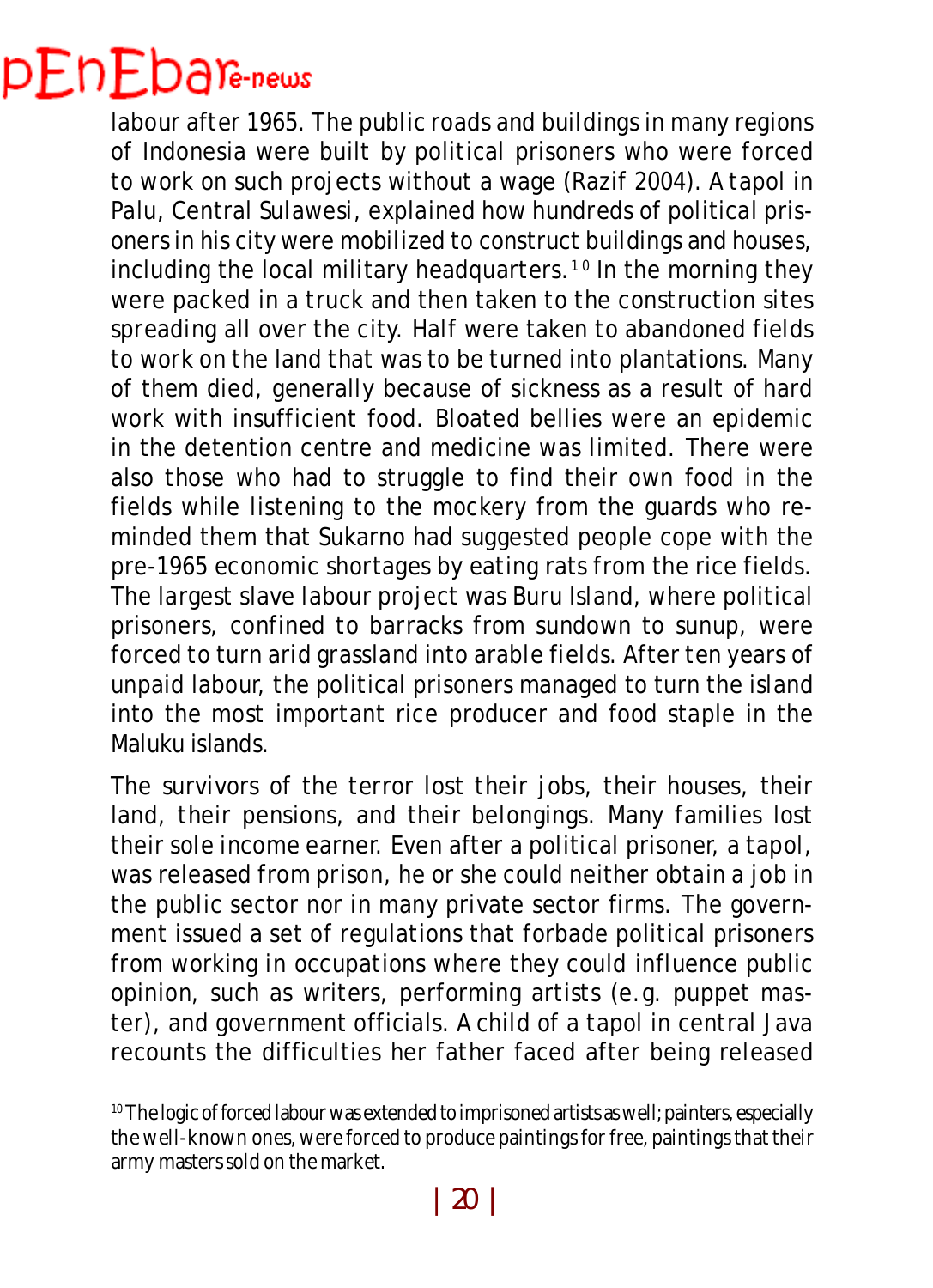#### from prison:

But it's true that the surveillance of my father was a bit too tight. If he was sick for three days and didn't appear [in public], he'd be summoned again. The point is he was not allowed to get out, [he] remained under city detention. Once we planned to open an English course so that father had some activity, but [we] didn't get the permit. The KORAMIL didn't dare to give permission, [we] had to go to KODIM and the Office of Social and Political Affairs they said. Father himself felt uneasy, what could he say? He didn't have any job and was dependent on my mother. I myself regretted the government's attitude at that time for not giving freedom for father to do something. Whatever business he was trying to do was not permitted. So, in the end his activity was only at home, reading, writing, that's it. Because he couldn't do anything else. Maybe that's what sped up his death in 1985. He felt frustrated as a man who had to depend on my mother when he wasn't that old. He was only in his 60s. He was still fresh. While here many were still working, his friends were still working.

Family members of the tapols too were denied eligibility for employment in the government and strategic industries, and if somehow they did manage to get hired they could be summarily fired if their identity was discovered in the course of the screening tests routinely conducted by Kopkamtib and its successor, Bakorstanas (Coordinating Body for National Stability). After the mass release of political prisoners at the end of the 1970s, the New Order issued numerous laws and regulations to discriminate against ex-political prisoners and their families. Local community leaders, factory owners and schools were constantly alerted about the 'latent danger of communism'. The discourse of potential threats of communists, fundamental to the legitimacy of Suharto's regime, shaped industrial relations.<sup>11</sup> Potential employ-

<sup>11</sup> In 1986–87 when Indonesia went through a crisis, tens of thousands of government officials from various departments were laid off due to 'unclean environment' violations, that is, they were related to a political prisoner. But according to several interviews, this mass dismissal was a pre-planned effort to minimize the number of state workers. The 'unclean environment' justification freed the government from its responsibility to provide compensation for the workers and ensured they would not be confident to resist. A similar strategy was often employed in the private sector towards workers who were involved in political activities.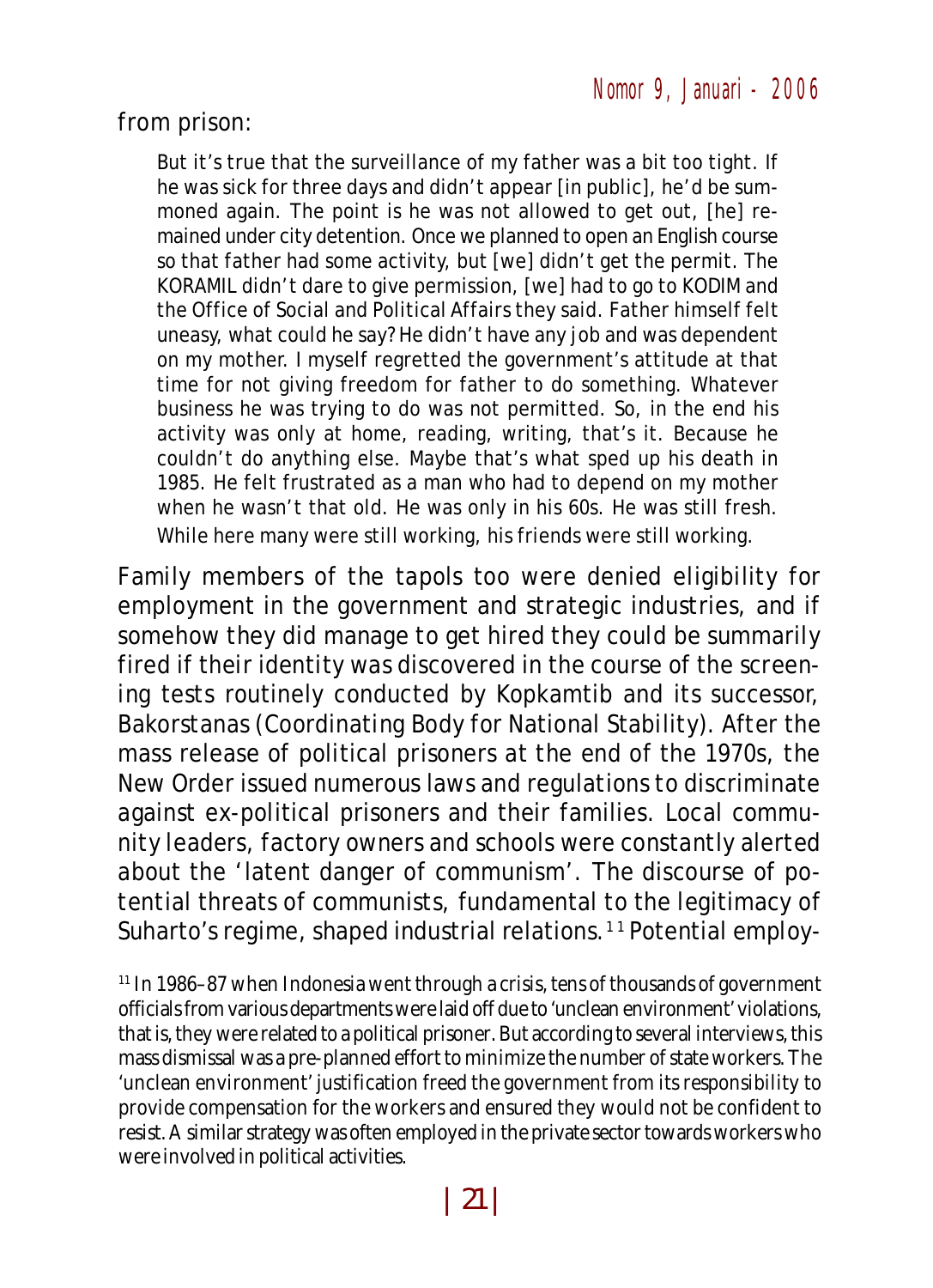ees were obliged to show a letter declaring that they were not involved in the G-30-S or related in any way to the PKI or a leftist organization, and have no familial relations with ex-political prisoners. One option to avoid this kind of problem with the government was not to admit that the victims were part of one's family. Jaelam from Tasikmalaya told his story:

[In order] to be able to become a government official [one] had to severe familial ties. My child who worked as a high school teacher died not as my child. That relationship was broken, as if she was not my child. Although in our hearts that was not the case, but administratively, as it was determined by 'law', guaranteed by law, she was forced not to become my daughter. It's better if I'm considered dead, that I'm not considered child's father at all. That was very painful, wasn't it? Then, the second thing, my elder brother worked at Pertamina [state gas and petroleum company]. There was a kind of screening for the sake of 'clean environment'. He said that he didn't have any sibling who was involved in G-30-S. Yet, I was his younger brother. He even cried at our father's lap. [Father said to me] 'Sorry that your brother did this. It was only to save [our] stomachs.' It went to that extent.

To avoid the repression, families of political prisoners and those killed or disappeared tended to avoid problems at work. They were not confident to engage in struggles to improve their livelihood at the workplace. The fact that they were able to get jobs in such precarious conditions was considered a 'blessing', even if the wage was low. For decades the families of political prisoners denied themselves as 'subjective beings' (Marx 1867: 724). This made the reproduction of the capital relation much easier. If the estimates of the number of political prisoners and those killed are reliable, the total amount of people affected by the 'clean environment' laws would reach more than three million all over Indonesia.

The importance of repression on the workers and forced labour certainly does not rely on the nominal amount of money this labour contributed to the New Order. Buru Island and other detention camps were not the 'cork upon which Indonesian capi-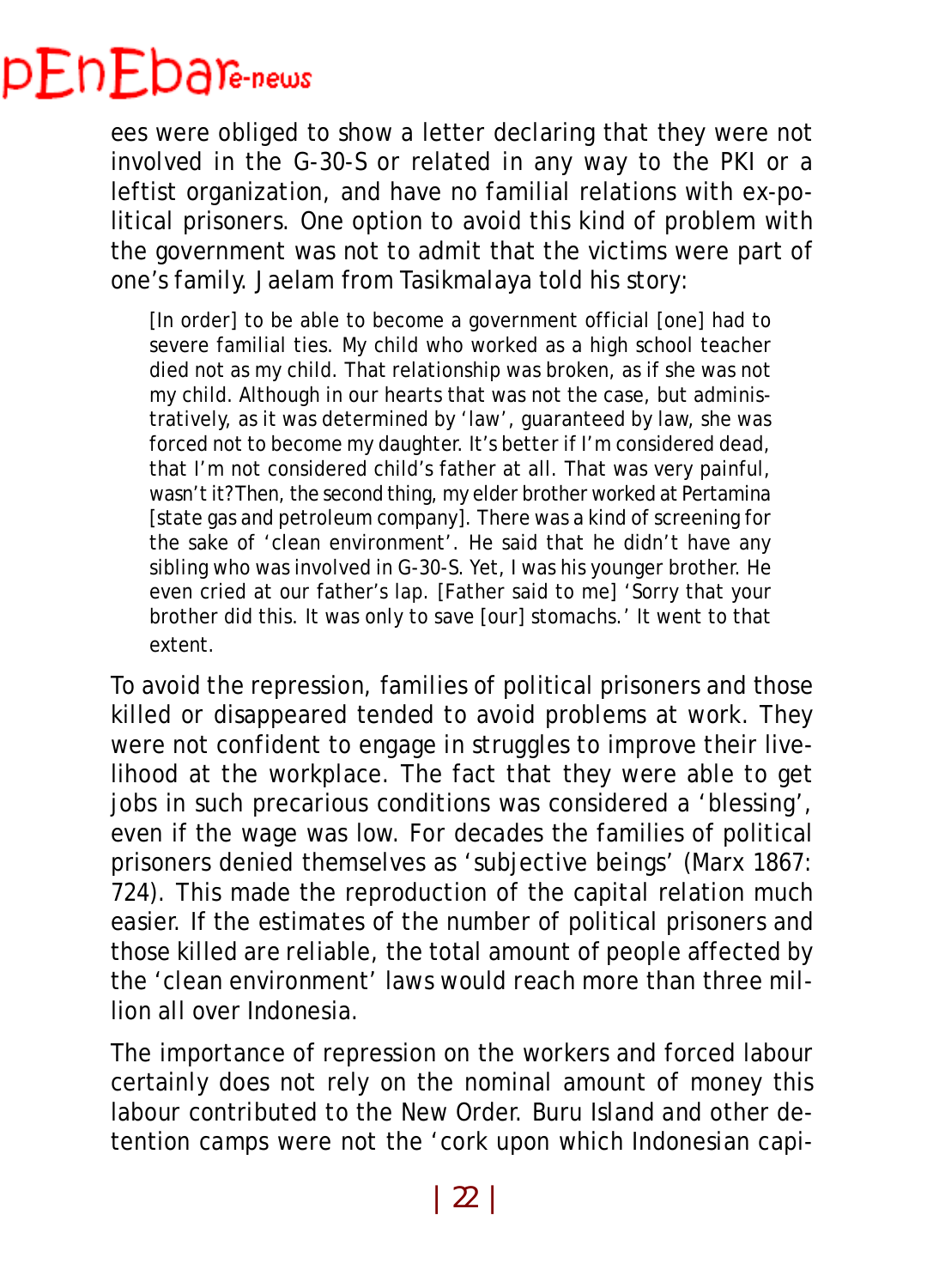talism floated'. They are important to consider in their role as formative moments in the capital–worker social relation. Approaches that solely focus on the penetration of money in production processes do not understand the most fundamental problem of capitalism, that is imposition of work through the commodity form, which is achieved both through the silent compulsion of economic relations and physical repression. Repression on the workers, including the employment of forced labour, became crucial to determine the conditions of wage labour. As has been noted by many experts, capitalism in Indonesia had not been fully developed by the mid-1960s, not only because of a scarcity of money capital, but also because of the existence of widespread non-capitalist and anti-capitalist social practices, especially outside Java, which were deemed 'anti-development' practices by the government.

Systematic violence against women during this period is important to consider in this context. The separation of the producers from their means of production and subsistence also meant a separation from their control over the process of social reproduction (Mies 1986). One of the main targets in the anti-Communist campaign launched by the military was a left-wing women's organization, Gerwani. Its members were accused of torturing the kidnapped generals on 1 October 1965 by mutilating their bodies and cutting off their genitals while dancing naked. Such a lurid and demonstrably false story became part of New Order political culture by symbolizing the danger of politically strong and sexual women (Wieringa 2003). It was this story that served as the reference point for the New Order restrictions on women's political activities.

The Suharto government tried to restrict women's sexual lives and thus control the demographic rates. Contrary to the previous government, the Suharto regime followed the doctrine that a large population was an obstacle to economic development (Hull and Hull 1992). While the family planning programme implemented nationwide since the 1960s was intended to control popu-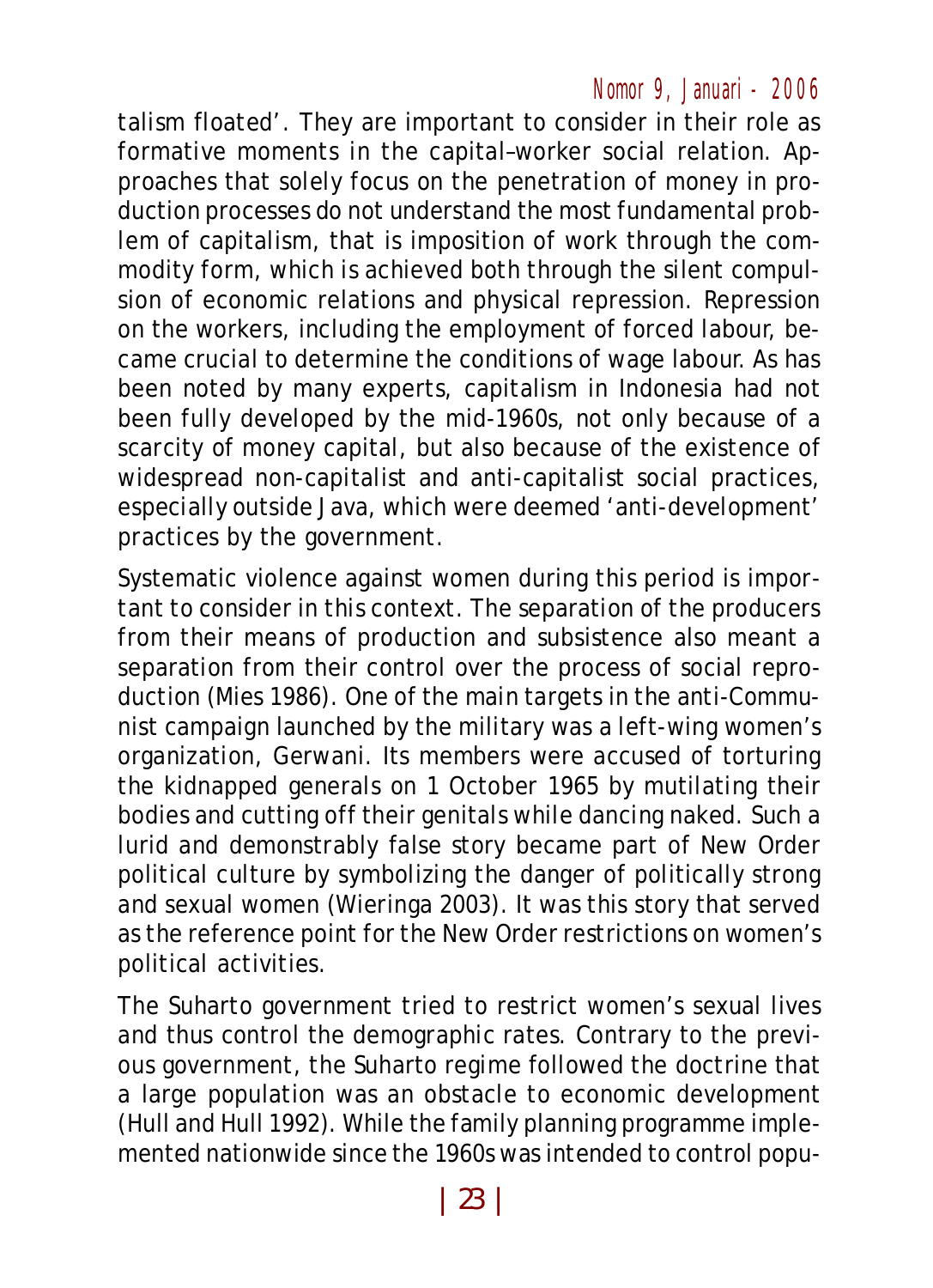lation growth, government officials, intellectuals as well as military officers began to involve themselves in regulating the family. In many areas it was conducted by physical force and went practically unchallenged.

The mass violence of 1965–66 played an important role in diminishing women's will to resist patriarchal ideologies. The steady stream of propaganda about the fictitious sexual tortures of the generals served as a constant reminder of the dangers of assertive women. Gender relations were altered under the New Order to create new norms; instead of women active in both the family and society, the militarized government under Suharto imposed the paradigm of the income-earning male and the domesticated wife.

#### **Conclusion**

The lesson that many Indonesians learned from the violence of 1965–66 was to avoid having anything to do with politics. The New Order's conception of the public as a 'floating mass' – a mindless mass of people that easily flows in whatever direction it is told to flow – was a reflection of a very real situation: the public followed those in power, mouthing the propaganda, going through all the rituals and ceremonies, such as the elections every five years. The military state was subconsciously imagined as a beast around which one must tiptoe and whisper. It was such fear that made people acquiesce to mistreatment, from forced labour to unequal work relations, from land grabbings to military violence against women. The story of primitive accumulation is still being written in the annals of world history 'with letters of blood and fire'.

#### **References**

Anderson, Benedict R. O'G (1987) 'How did the generals die?', *Indonesia* 43(April): 109–34

Ayu Ratih (1997) 'Suharto's New Order State: imposed illusions and invented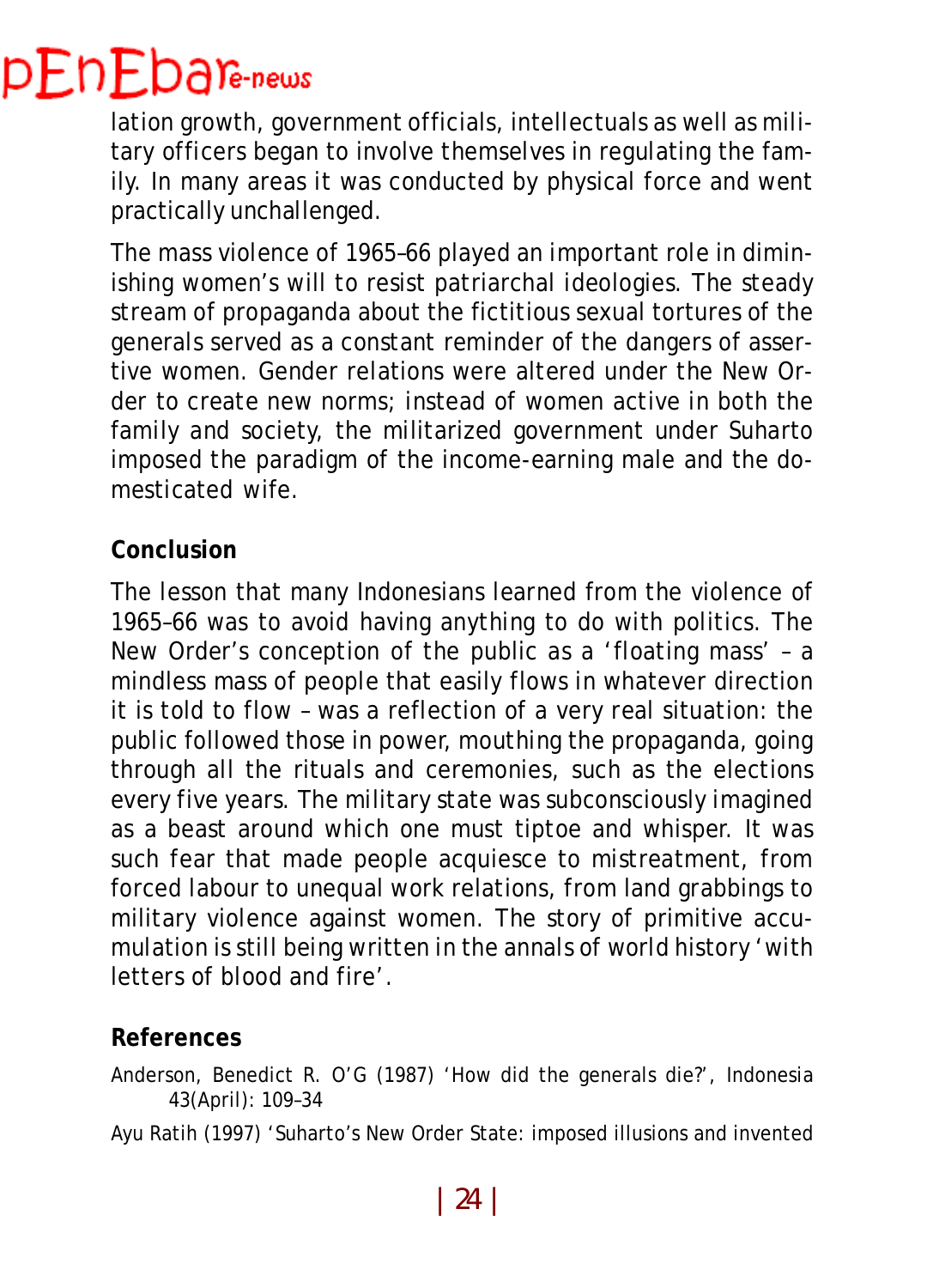legitimations', unpublished paper.

- Booth, Anne (ed.) (1992) *The Oil Boom and After: Indonesian Economic Policy and Performance in the Suharto Era*, Singapore: Oxford University Press.
- Brands, H. W. (1989) 'The limits of manipulation: how the United States didn't topple Sukarno', *The Journal of American History* 76(3): 785–808.
- Chomsky, Noam and Herman, Edward (1979) *Washington Connection and Third World Fascism.* Cambridge: South End Press.
- Feillard, Andreé (1999) *NU vis-à-vis Negara: Pencarian Isi, Bentuk dan Makna*, Yogyakarta: LKiS.
- Fein, Helen (1993) 'Revolutionary and antirevolutionary genocides: a comparison of state murders in democratic
- Kampuchea, 1975 to 1979, and in Indonesia, 1965 to 1966', *Comparative Studies in Society and History* 35(4): 796–823.
- Geertz, Clifford (1995) *After the Fact: Two Countries, Four Decades, One Anthropologist*, Cambridge: Harvard University Press.
- Griswold, Deirdre (1975) *Indonesia: The Bloodbath That Was*, New York: World View Publishers.
- Hadiz, Vedi R. (1997) *Workers and the State in New Order Indonesia*, London and New York: Routledge.
- Hill, Hal (1996) *The Indonesian Economy since 1966: Southeast Asia's Emerging Giant*, Cambridge: Cambridge University Press.
- Hull, Terence and Hull, Valerie (1992) 'Population and health policies'. In Anne Booth (ed.) *The Oil Boom and After: Indonesian Economic Policy and Performance in the Suharto Era,* Singapore: Oxford University Press, 411– 436.
- Hüsken, Frans and White, Benjamin (1989) 'Java: social differentiation, food production, and agrarian control'. In Gillian Hart *et al*. (eds) *Agrarian Transformation: Local Processes and the State in Southeast Asia,* Berkeley: University of California Press, 234–265.
- Kopkamtib (n.d.). *Himpunan Surat-Surat Keputusan/Perintah jang Berhubungan dengan Kopkamtib 1965 s/d 1969*, Sekretariat Kopkamtib.
- Latief, Abdul (2000) *Pleidoi Kolonel A Latief: Soeharto terlibat G30S*, Jakarta: Institut Studi Arus Informasi.
- Liem, Andre (2004) 'Perjuangan Bersenjata PKI di Blitar Selatan dan Operasi Trisula'. In John Roosa, Ayu
- Ratih dan Hilmar Farid (eds) *Tahun yang tak Pernah Berakhir: Memahami Pengalaman Korban '65,* Jakarta: ELSAM, 163–200.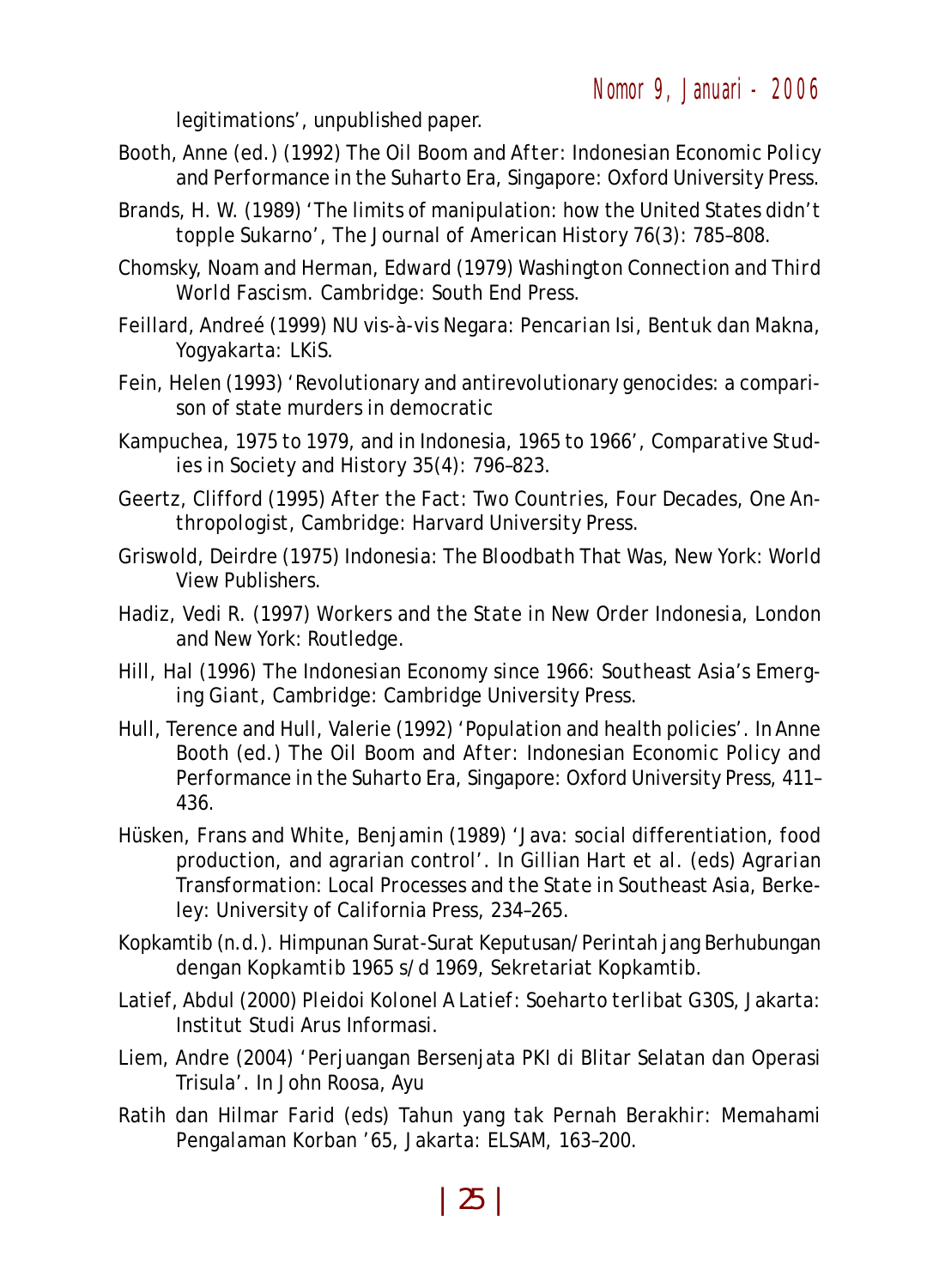### DEnEbare-news

Marx, Karl (1867/1976) *Capital* Vol. 1, New York: Penguin.

- McGehee, Ralph (1990) 'The Indonesian massacres and the CIA', *Covert Action Quarterly*(Fall): 56–59
- Mies, Maria (1986) *Patriarchy and Accumulation on a World Scale*, London: Zed **Books**
- Nasution, Abdul Haris (1985) *Memenuhi Panggilan Tugas. Jilid 6: Masa Kebangkitan Orde Baru*, Jakarta: Gunung Agung.
- Notosusanto, Nugroho dan Ismail Saleh (1989) *Tragedi Nasional Percobaan Kup G-30-S/PKI di Indonesia*, Jakarta: Intermasa.
- Palmer, Ingrid (1977) *The New Rice in Indonesia*, Geneva: United Nations Research Institute for Social Development.
- Polanyi, Karl (1944) *The Great Transformation: The Political and Economic Origins of our Time*, Boston: Beacon Press.
- Razif (2004) 'Romusha dan Pembangunan: Sumbangan Tahanan Politik untuk Rezim Soeharto'. In dalam John Roosa, Ayu Ratih dan Hilmar Farid (eds) *Tahun yang tak Pernah Berakhir: Memahami Pengalaman Korban '65,* Jakarta: ELSAM.
- Robinson, Geoffrey (1995) *The Dark Side of Paradise: Political Violence in Bali*, Ithaca: Cornell University Press.
- Robison, Richard (1986) *Indonesia: The Rise of Capital*, Sydney: Allen and Unwin.
- Sembiring, Garda dan Harsono Sutedjo (eds) (2004) *Gerakan 30 September1965: Kesaksian Letkol (Pnb) Heru Atmodjo*, Jakarta: Hasta Mitra.
- Southwood, Julie and Flanagan, Patrick (1983) *Indonesian: Law, Propaganda and Terror*, London: Zed Books.
- Stoler, Ann Laura (1985) *Capitalism and Confrontation in Sumatra's Plantation Belt, 1870–1979*, New Haven: Yale University Press.
- Subandrio, Hajj (2001), *Kesaksianku tentang G-30-S*, Jakarta: Forum Pendukung Reformasi Total.
- Sujatmiko, Iwan Gardono (1992) 'The destruction of the Indonesian Communist Party (PKI): a comparative analysis of East Java and Bali', PhD Thesis, Harvard University.
- Sulistyo, Hermawan (2000) *Palu Arit di Ladang Tebu: Sejarah Pembantaian Massal yang Terlupakan*, Jakarta: Kepustakaan Populer Gramedia.
- Sundhaussen, Ulf (1982) *The Road to Power: Indonesian Military Politics 1945- 67*, Kuala Lumpur: Oxford University Press.
- Utrecht, Ernst (1970) *Indonesië's Nieuwe Orde: Ontbinding en Neokolonisatie*, Amsterdam: Van Gennep.